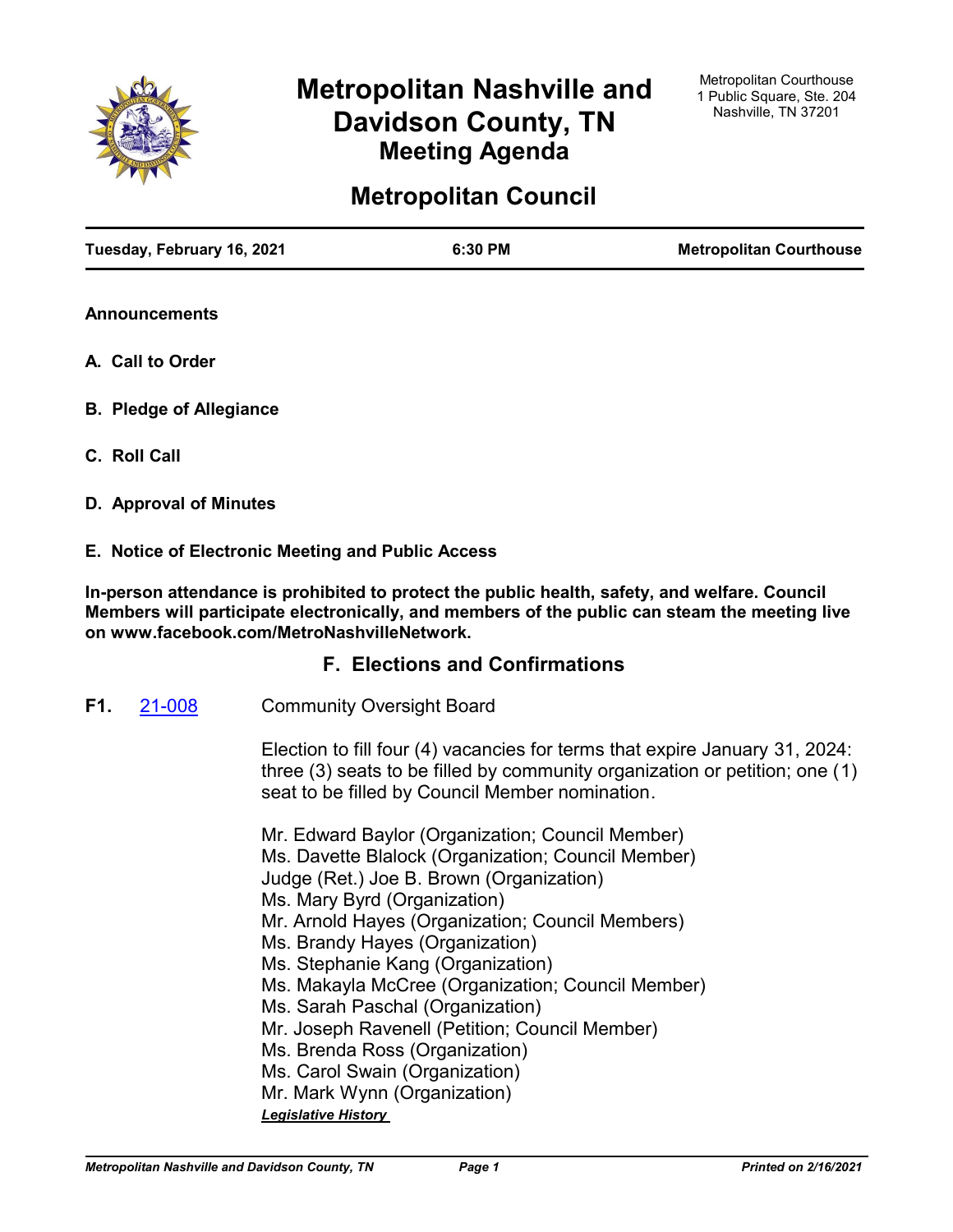|     |               | 2/11/21                                          | Rules, Confirmations, and<br><b>Public Elections Committee</b><br>Elections Committee:                                                                                                                                                                                                                                                                                                                           | approved<br>Recommended for approval by the Rules, Confirmations, and Public                                                          |
|-----|---------------|--------------------------------------------------|------------------------------------------------------------------------------------------------------------------------------------------------------------------------------------------------------------------------------------------------------------------------------------------------------------------------------------------------------------------------------------------------------------------|---------------------------------------------------------------------------------------------------------------------------------------|
|     |               |                                                  | Mr. Edward Baylor (Organization; Council Member)<br>Judge (Ret.) Joe B. Brown (Organization)<br>Ms. Mary Byrd (Organization)<br>Mr. Arnold Hayes (Organization; Council Members)<br>Ms. Brandy Hayes (Organization)<br>Ms. Stephanie Kang (Organization)<br>Ms. Sarah Paschal (Organization)<br>Mr. Joseph Ravenell (Petition; Council Member)<br>Ms. Brenda Ross (Organization)<br>Mr. Mark Wynn (Organization) | Ms. Davette Blalock (Organization; Council Member)<br>Ms. Makayla McCree (Organization; Council Member)                               |
|     |               | 2/11/21                                          | Rules, Confirmations, and<br><b>Public Elections Committee</b><br>Committee:                                                                                                                                                                                                                                                                                                                                     | disapproved<br>Disapproved by the Rules, Confirmations, and Public Elections                                                          |
|     |               |                                                  | Ms. Carol Swain (Organization)                                                                                                                                                                                                                                                                                                                                                                                   |                                                                                                                                       |
| F2. | 21-009        |                                                  | <b>Fair Commissioners Board</b>                                                                                                                                                                                                                                                                                                                                                                                  |                                                                                                                                       |
|     |               | <b>Legislative History</b>                       |                                                                                                                                                                                                                                                                                                                                                                                                                  | Reappointment of Dr. Sheri Weiner for a term expiring April 6, 2026.                                                                  |
|     |               | 2/9/21                                           | Metropolitan Council                                                                                                                                                                                                                                                                                                                                                                                             | referred to the Rules, Confirmations, and<br><b>Public Elections Committee</b>                                                        |
| F3. | 21-010        | <b>Hospital Authority</b>                        |                                                                                                                                                                                                                                                                                                                                                                                                                  |                                                                                                                                       |
|     |               | 6, 2025.<br><b>Legislative History</b>           |                                                                                                                                                                                                                                                                                                                                                                                                                  | Appointment of Ms. Michelle Robertson for a term expiring September                                                                   |
|     |               | 1/26/21                                          | Metropolitan Council                                                                                                                                                                                                                                                                                                                                                                                             | referred to the Rules, Confirmations, and<br><b>Public Elections Committee</b>                                                        |
| F4. | <u>21-011</u> | <b>Hospital Authority</b>                        |                                                                                                                                                                                                                                                                                                                                                                                                                  |                                                                                                                                       |
|     |               | September 6, 2024.<br><b>Legislative History</b> |                                                                                                                                                                                                                                                                                                                                                                                                                  | Reappointment of Pastor Frank Stevenson for a term expiring<br>Pastor Stevenson will fill the unexpired term of Ms. Anna-Gene O'Neal. |
|     |               | 2/9/21                                           | Metropolitan Council                                                                                                                                                                                                                                                                                                                                                                                             | referred to the Rules, Confirmations, and<br><b>Public Elections Committee</b>                                                        |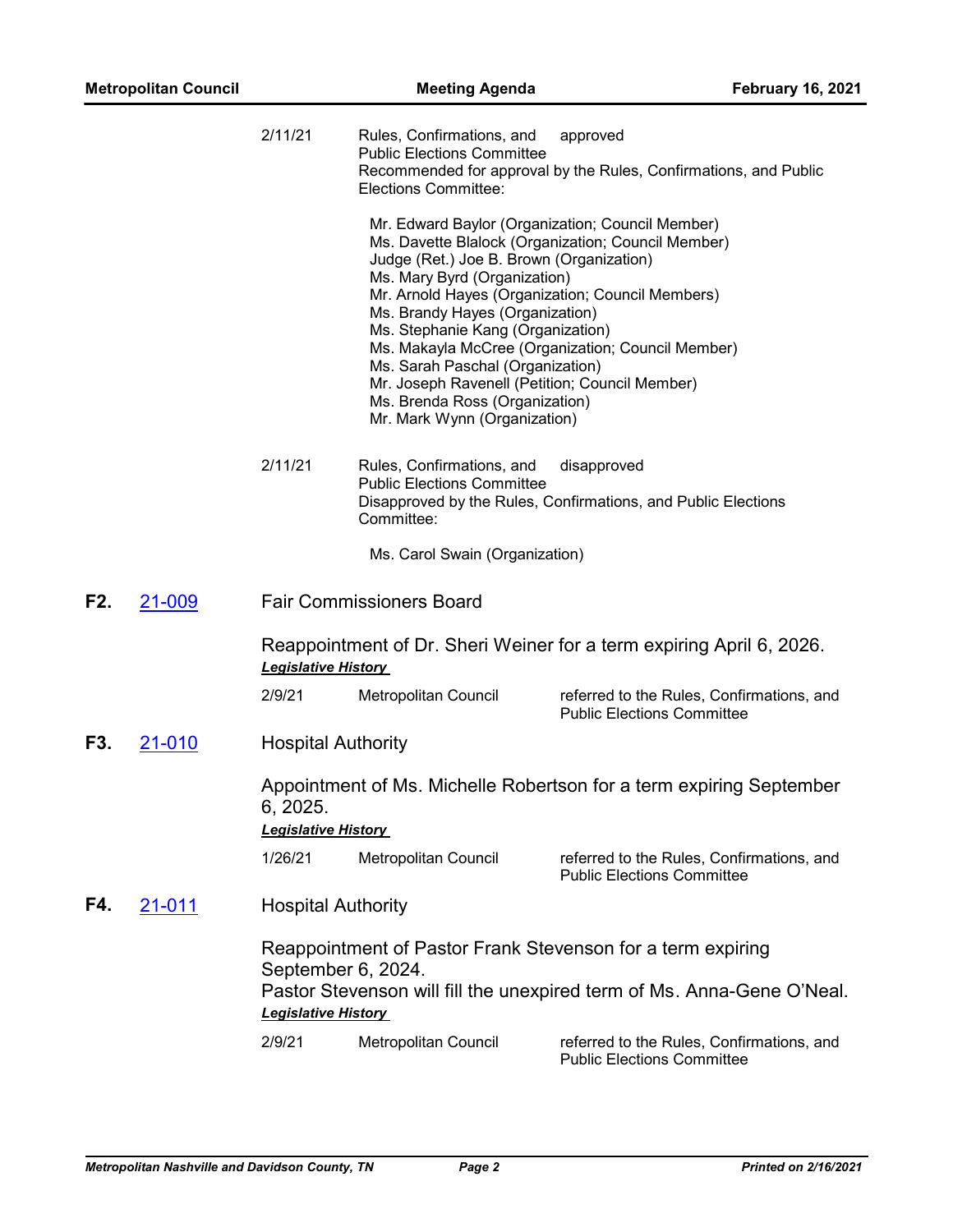**F5.** [21-012](http://nashville.legistar.com/gateway.aspx?m=l&id=/matter.aspx?key=1919)

Planning Commission

|     |                                  | <b>Legislative History</b> |                                                        |                                                                                                                                                                                                                                                                                                                                                       |
|-----|----------------------------------|----------------------------|--------------------------------------------------------|-------------------------------------------------------------------------------------------------------------------------------------------------------------------------------------------------------------------------------------------------------------------------------------------------------------------------------------------------------|
|     |                                  |                            | <b>RS2021-758 Exhibit A</b>                            |                                                                                                                                                                                                                                                                                                                                                       |
|     | <b>Attachments:</b>              | RS2021-758                 |                                                        |                                                                                                                                                                                                                                                                                                                                                       |
|     | <u>Sponsors:</u>                 | Toombs                     |                                                        |                                                                                                                                                                                                                                                                                                                                                       |
| 3.  | RS2021-758                       |                            | Metropolitan County Council.                           | Resolution reducing the authority of The Metropolitan Government of<br>Nashville and Davidson County to issue general obligation bonds<br>pursuant to certain initial resolutions previously adopted by the                                                                                                                                           |
|     |                                  | 2/9/21                     | Metropolitan Council                                   | referred to the Budget and Finance<br>Committee                                                                                                                                                                                                                                                                                                       |
|     |                                  | <b>Legislative History</b> |                                                        |                                                                                                                                                                                                                                                                                                                                                       |
|     |                                  |                            | RS2021-757 Exhibit B                                   |                                                                                                                                                                                                                                                                                                                                                       |
|     | <u>Sponsors:</u><br>Attachments: |                            | Toombs, VanReece and Rosenberg<br>RS2021-757 Exhibit A |                                                                                                                                                                                                                                                                                                                                                       |
| 2.  | RS2021-757                       |                            |                                                        | Initial resolution determining to issue general obligation bonds of The<br>Metropolitan Government of Nashville and Davidson County in an<br>aggregate principal amount of not to exceed \$474,610,000.                                                                                                                                               |
|     |                                  | 2/9/21                     | Metropolitan Council                                   | referred to the Rules, Confirmations, and<br><b>Public Elections Committee</b>                                                                                                                                                                                                                                                                        |
|     |                                  | <b>Legislative History</b> |                                                        |                                                                                                                                                                                                                                                                                                                                                       |
|     | Attachments:                     |                            | RS2021-756 legislation packet                          |                                                                                                                                                                                                                                                                                                                                                       |
|     | <u>Sponsors:</u>                 | Johnston                   |                                                        |                                                                                                                                                                                                                                                                                                                                                       |
| 1.  | RS2021-756                       |                            |                                                        | A resolution approving amendment one to a grant from the Center for<br>Tech and Civic Life to The Metropolitan Government of Nashville and<br>Davidson County, acting by and through the Davidson County Election<br>Commission, to provide planning and operationalizing of a safe and<br>secure election administration in Davidson County in 2020. |
|     |                                  |                            | <b>G. Consent Resolutions and Resolutions</b>          |                                                                                                                                                                                                                                                                                                                                                       |
|     |                                  | 2/9/21                     | Metropolitan Council                                   | referred to the Rules, Confirmations, and<br><b>Public Elections Committee</b>                                                                                                                                                                                                                                                                        |
|     |                                  | <b>Legislative History</b> |                                                        | Appointment of Ms. April Calvin for a term expiring April 3, 2026.                                                                                                                                                                                                                                                                                    |
| F6. | 21-013                           |                            | <b>Social Services Commission</b>                      |                                                                                                                                                                                                                                                                                                                                                       |
|     |                                  | 2/9/21                     | Metropolitan Council                                   | referred to the Rules, Confirmations, and<br><b>Public Elections Committee</b>                                                                                                                                                                                                                                                                        |
|     |                                  | <b>Legislative History</b> |                                                        |                                                                                                                                                                                                                                                                                                                                                       |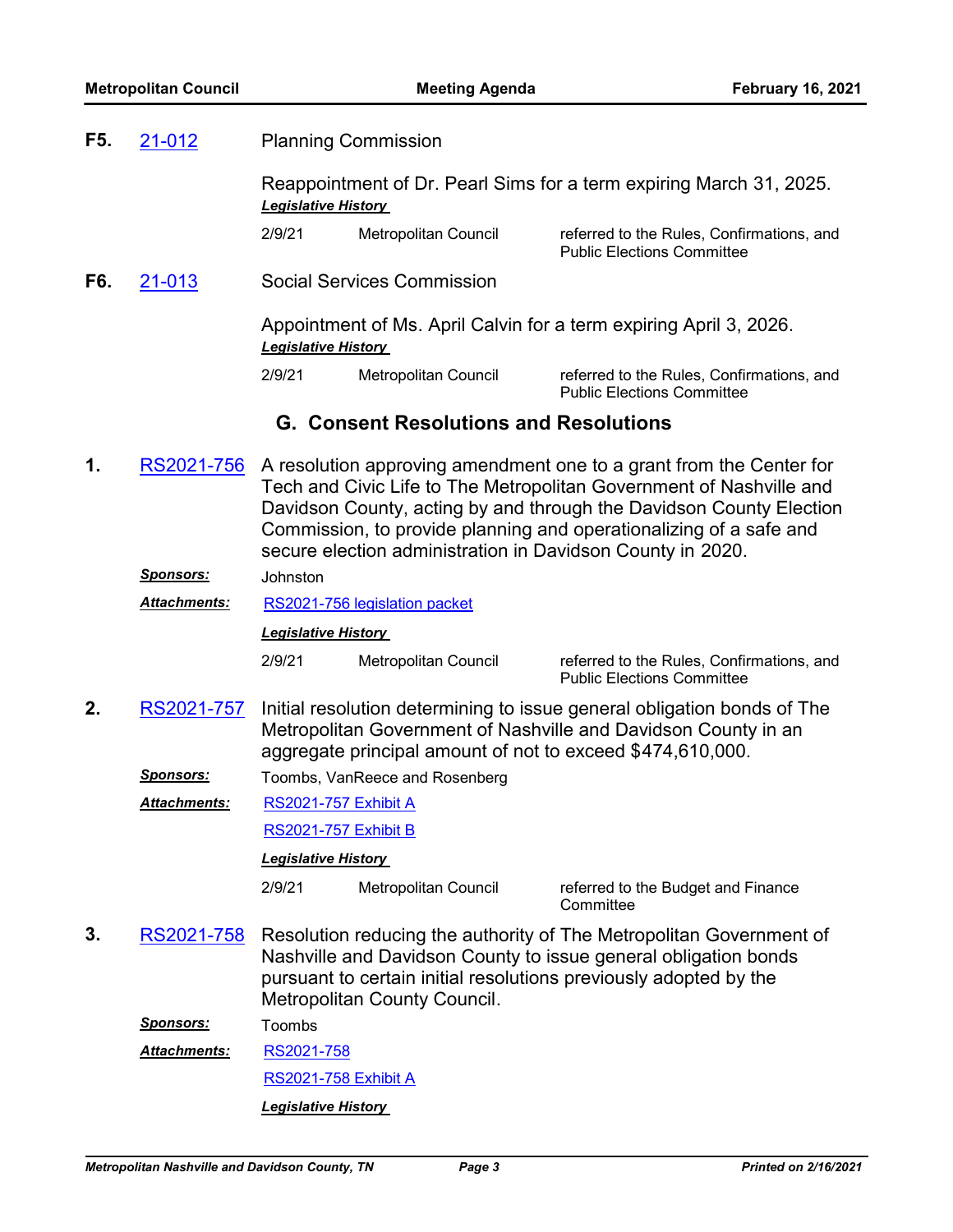| <b>Metropolitan Council</b> |                     |                            | <b>Meeting Agenda</b><br><b>February 16, 2021</b>   |                                                                                                                                                                                                                                                                                                                                                                        |
|-----------------------------|---------------------|----------------------------|-----------------------------------------------------|------------------------------------------------------------------------------------------------------------------------------------------------------------------------------------------------------------------------------------------------------------------------------------------------------------------------------------------------------------------------|
|                             |                     | 2/9/21                     | Metropolitan Council                                | referred to the Budget and Finance<br>Committee                                                                                                                                                                                                                                                                                                                        |
| 4.                          | RS2021-759          |                            | the Metropolitan Government's procurement process.  | A resolution approving amendment two to a grant from Living Cities to<br>The Metropolitan Government, acting by and through the Finance<br>Department - Procurement Division, to support the city's work with the<br>City Accelerator's Retake: Inclusive Procurement Cohort program to<br>improve the participation of minority and women-owned businesses in         |
|                             | <u>Sponsors:</u>    |                            | Toombs, Welsch, Suara and Benedict                  |                                                                                                                                                                                                                                                                                                                                                                        |
|                             | Attachments:        |                            | RS2021-759 legislation packet                       |                                                                                                                                                                                                                                                                                                                                                                        |
|                             |                     | <b>Legislative History</b> |                                                     |                                                                                                                                                                                                                                                                                                                                                                        |
|                             |                     | 2/9/21                     | Metropolitan Council                                | referred to the Budget and Finance<br>Committee                                                                                                                                                                                                                                                                                                                        |
| 5.                          | RS2021-760          | Resources.                 |                                                     | A resolution to approve the Second Amendment to a grant contract for<br>constructing affordable housing between The Metropolitan Government<br>of Nashville and Davidson County, acting by and through the<br>Metropolitan Housing Trust Fund Commission, and Affordable Housing                                                                                       |
|                             | <u>Sponsors:</u>    |                            | Suara, VanReece, Welsch, Allen, Toombs and Benedict |                                                                                                                                                                                                                                                                                                                                                                        |
|                             | Attachments:        |                            | RS2021-760 Legislation Packet                       |                                                                                                                                                                                                                                                                                                                                                                        |
|                             |                     | <b>Legislative History</b> |                                                     |                                                                                                                                                                                                                                                                                                                                                                        |
|                             |                     | 2/9/21                     | Metropolitan Council                                | referred to the Budget and Finance<br>Committee                                                                                                                                                                                                                                                                                                                        |
| 6.                          | RS2021-761          | Baptist CDC.               |                                                     | A resolution to approve the Second Amendment to a grant contract for<br>constructing affordable housing between The Metropolitan Government<br>of Nashville and Davidson County, acting by and through the<br>Metropolitan Housing Trust Fund Commission, and Fifteenth Avenue                                                                                         |
|                             | <b>Sponsors:</b>    |                            | Suara, Welsch, Allen, Toombs and Benedict           |                                                                                                                                                                                                                                                                                                                                                                        |
|                             | <b>Attachments:</b> |                            | RS2021-761 Legislation Packet                       |                                                                                                                                                                                                                                                                                                                                                                        |
|                             |                     | <b>Legislative History</b> |                                                     |                                                                                                                                                                                                                                                                                                                                                                        |
|                             |                     | 2/9/21                     | Metropolitan Council                                | referred to the Budget and Finance<br>Committee                                                                                                                                                                                                                                                                                                                        |
| 7.                          | RS2021-762          |                            | involvement in the Civil Rights Movement.           | A resolution approving an application for a grant from the National Park<br>Service African American Civil Rights (AACR) History grant program to<br>the Metropolitan Government, acting by and through the Metropolitan<br>Nashville Historical Commission, to provide for the completion of a<br>countywide historical context about Nashville and Davidson County's |
|                             | <b>Sponsors:</b>    |                            |                                                     | Toombs, Murphy, Welsch, Suara, Hancock, Styles, Benedict and Allen                                                                                                                                                                                                                                                                                                     |
|                             | Attachments:        |                            | RS2021-762 Grant Application                        |                                                                                                                                                                                                                                                                                                                                                                        |
|                             |                     | <b>Legislative History</b> |                                                     |                                                                                                                                                                                                                                                                                                                                                                        |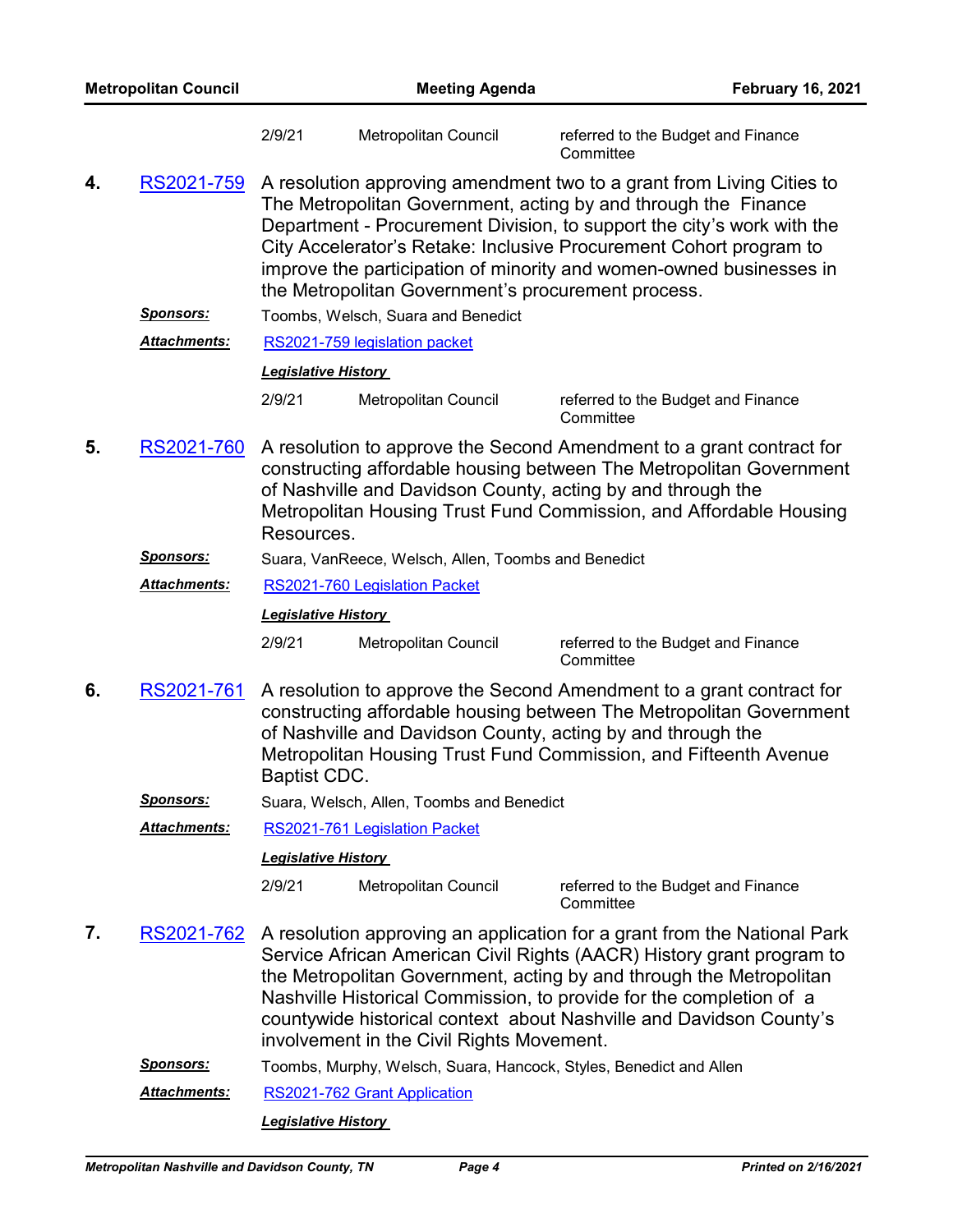|     | <b>Metropolitan Council</b> |                            | <b>Meeting Agenda</b>                                | <b>February 16, 2021</b>                                                                                                                                                                                                                                                                                                                                                                                                                                                                                       |
|-----|-----------------------------|----------------------------|------------------------------------------------------|----------------------------------------------------------------------------------------------------------------------------------------------------------------------------------------------------------------------------------------------------------------------------------------------------------------------------------------------------------------------------------------------------------------------------------------------------------------------------------------------------------------|
|     |                             | 2/9/21                     | Metropolitan Council                                 | referred to the Budget and Finance<br>Committee                                                                                                                                                                                                                                                                                                                                                                                                                                                                |
|     |                             | 2/9/21                     | Metropolitan Council                                 | referred to the Planning, Zoning, and<br><b>Historical Committee</b>                                                                                                                                                                                                                                                                                                                                                                                                                                           |
| 8.  | RS2021-763                  |                            | <b>Emergency Communications Center.</b>              | A resolution approving an intergovernmental agreement between the<br><b>Emergency Communications District for Nashville-Davidson County</b><br>("ECD") and the Metropolitan Government of Nashville and Davidson<br>County ("Metro") for funding improvements to the Department of                                                                                                                                                                                                                             |
|     | <u>Sponsors:</u>            | <b>Toombs and Gamble</b>   |                                                      |                                                                                                                                                                                                                                                                                                                                                                                                                                                                                                                |
|     | Attachments:                |                            | RS2021-763 agreement                                 |                                                                                                                                                                                                                                                                                                                                                                                                                                                                                                                |
|     |                             | <b>Legislative History</b> |                                                      |                                                                                                                                                                                                                                                                                                                                                                                                                                                                                                                |
|     |                             | 2/9/21                     | Metropolitan Council                                 | referred to the Budget and Finance<br>Committee                                                                                                                                                                                                                                                                                                                                                                                                                                                                |
| 9.  | RS2021-764                  | Davidson County.           |                                                      | A resolution approving an application for an Urban Transportation<br>Planning Grant from the State of Tennessee, Department of<br>Transportation, to The Metropolitan Government of Nashville and                                                                                                                                                                                                                                                                                                              |
|     | <u>Sponsors:</u>            |                            | Toombs, Murphy, Nash and Welsch                      |                                                                                                                                                                                                                                                                                                                                                                                                                                                                                                                |
|     | Attachments:                |                            | RS2021-764 Planning Grant                            |                                                                                                                                                                                                                                                                                                                                                                                                                                                                                                                |
|     |                             | <b>Legislative History</b> |                                                      |                                                                                                                                                                                                                                                                                                                                                                                                                                                                                                                |
|     |                             | 2/9/21                     | Metropolitan Council                                 | referred to the Budget and Finance<br>Committee                                                                                                                                                                                                                                                                                                                                                                                                                                                                |
|     |                             | 2/9/21                     | Metropolitan Council                                 | referred to the Planning, Zoning, and<br><b>Historical Committee</b>                                                                                                                                                                                                                                                                                                                                                                                                                                           |
|     |                             | 2/9/21                     | Metropolitan Council                                 | referred to the Public Works Committee                                                                                                                                                                                                                                                                                                                                                                                                                                                                         |
| 10. | RS2021-765                  | city.                      |                                                      | A resolution approving amendment three to a grant from the National<br>Endowment for the Arts to The Metropolitan Government of Nashville<br>and Davidson County, acting by and through the Metropolitan Arts<br>Commission, to fund a series of temporary public art interventions,<br>artist-led community planning, workshops focused on affordable housing<br>and production spaces, and targeted creative economic neighborhood<br>policies within Madison for cultural and economic redevelopment in the |
|     | <b>Sponsors:</b>            |                            | VanReece, Welsch, Suara, Toombs, Styles and Benedict |                                                                                                                                                                                                                                                                                                                                                                                                                                                                                                                |
|     | Attachments:                |                            | RS2021-765 legislation packet                        |                                                                                                                                                                                                                                                                                                                                                                                                                                                                                                                |
|     |                             | <b>Legislative History</b> |                                                      |                                                                                                                                                                                                                                                                                                                                                                                                                                                                                                                |
|     |                             | 2/9/21                     | Metropolitan Council                                 | referred to the Budget and Finance<br>Committee                                                                                                                                                                                                                                                                                                                                                                                                                                                                |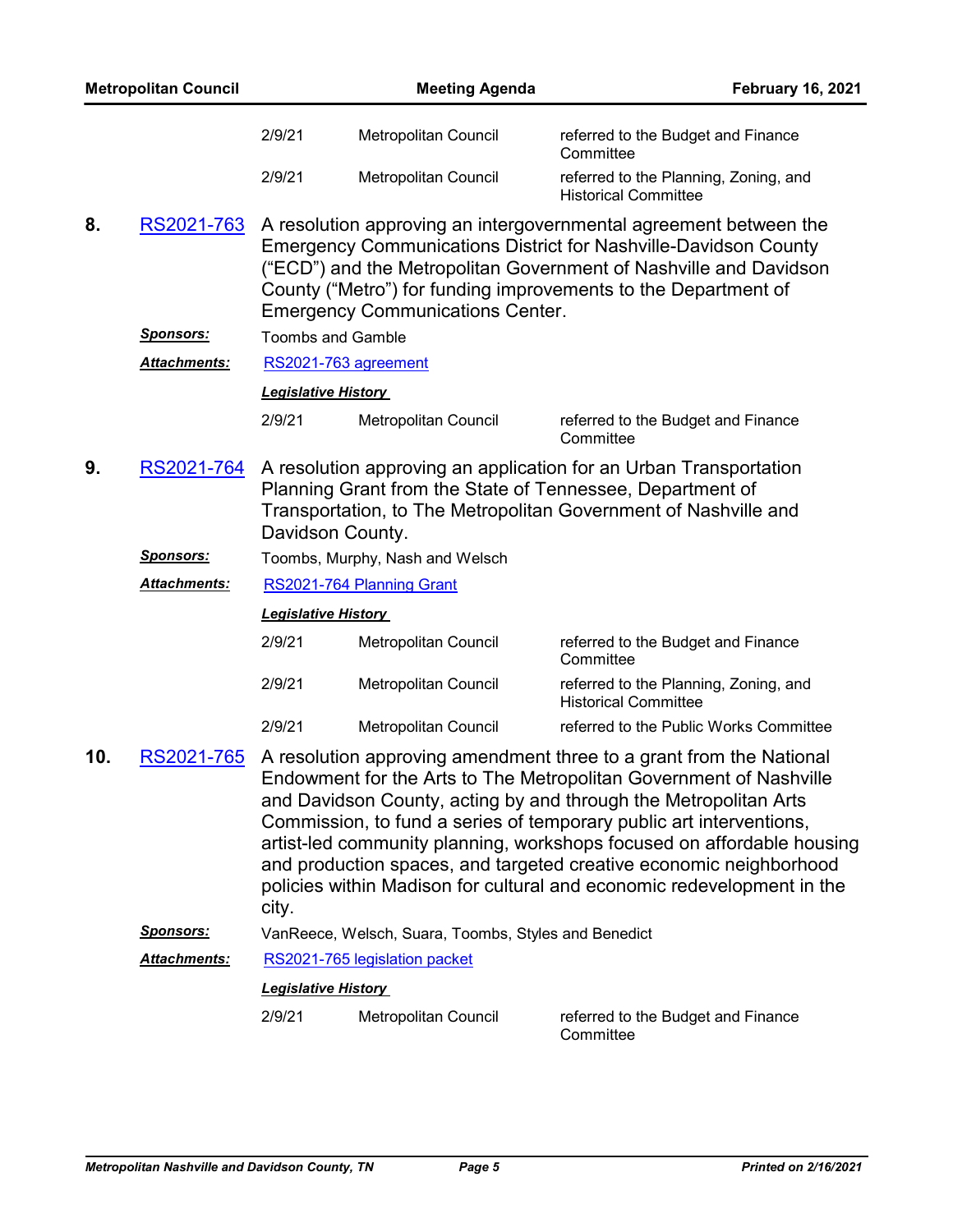| 11. | RS2021-766          | A resolution approving an application for an Assistance to Firefighters<br>Grant from the U.S. Department of Homeland Security to The<br>Metropolitan Government of Nashville and Davidson County, acting by<br>and through the Metropolitan Nashville Fire Department, to protect the<br>health and safety of the public and first responder personnel against fire<br>and fire-related hazards. |                                             |                                                                                                                                                                                                                                                                                                                                                            |  |
|-----|---------------------|---------------------------------------------------------------------------------------------------------------------------------------------------------------------------------------------------------------------------------------------------------------------------------------------------------------------------------------------------------------------------------------------------|---------------------------------------------|------------------------------------------------------------------------------------------------------------------------------------------------------------------------------------------------------------------------------------------------------------------------------------------------------------------------------------------------------------|--|
|     | <b>Sponsors:</b>    | Toombs, Gamble, Suara, Styles and Benedict                                                                                                                                                                                                                                                                                                                                                        |                                             |                                                                                                                                                                                                                                                                                                                                                            |  |
|     | Attachments:        | RS2021-766 legislation packet                                                                                                                                                                                                                                                                                                                                                                     |                                             |                                                                                                                                                                                                                                                                                                                                                            |  |
|     |                     | <b>Legislative History</b>                                                                                                                                                                                                                                                                                                                                                                        |                                             |                                                                                                                                                                                                                                                                                                                                                            |  |
|     |                     | 2/9/21                                                                                                                                                                                                                                                                                                                                                                                            | Metropolitan Council                        | referred to the Budget and Finance<br>Committee                                                                                                                                                                                                                                                                                                            |  |
| 12. | RS2021-767          |                                                                                                                                                                                                                                                                                                                                                                                                   | families who reside in at-risk communities. | A resolution approving amendment three to a grant from the Tennessee<br>Department of Health to The Metropolitan Government of Nashville and<br>Davidson County, acting by and through the Metropolitan Board of<br>Health, for the Healthy Start Home Visiting Program to identify and<br>provide comprehensive services to improve outcomes for eligible |  |
|     | <u>Sponsors:</u>    |                                                                                                                                                                                                                                                                                                                                                                                                   | Toombs, Taylor, Welsch and Suara            |                                                                                                                                                                                                                                                                                                                                                            |  |
|     | <b>Attachments:</b> |                                                                                                                                                                                                                                                                                                                                                                                                   | RS2021-767 legislation packet               |                                                                                                                                                                                                                                                                                                                                                            |  |
|     |                     | <b>Legislative History</b>                                                                                                                                                                                                                                                                                                                                                                        |                                             |                                                                                                                                                                                                                                                                                                                                                            |  |
|     |                     | 2/9/21<br>Metropolitan Council<br>referred to the Budget and Finance<br>Committee                                                                                                                                                                                                                                                                                                                 |                                             |                                                                                                                                                                                                                                                                                                                                                            |  |
|     | <b>BOODS</b> 1 500  |                                                                                                                                                                                                                                                                                                                                                                                                   |                                             |                                                                                                                                                                                                                                                                                                                                                            |  |

- A resolution approving amendment two to a grant from the Tennessee Department of Health to The Metropolitan Government of Nashville and Davidson County, acting by and through the Metropolitan Board of Health, to promote the proper use of all recommended vaccines, and respond to vaccine preventable diseases in collaboration with the CDC and other partners. **13.** [RS2021-768](http://nashville.legistar.com/gateway.aspx?m=l&id=/matter.aspx?key=1906)
	- *Sponsors:* Toombs, Taylor, Welsch, Suara and Styles
	- *Attachments:* [RS2021-768 legislation packet](http://nashville.legistar.com/gateway.aspx?M=F&ID=dc314057-cd8f-4d53-a691-58ab4ce40a70.PDF)

#### *Legislative History*

2/9/21 Metropolitan Council referred to the Budget and Finance **Committee** 

- A resolution accepting a grant from the Association of Food and Drug Officials (AFDO), to The Metropolitan Government of Nashville and Davidson County, acting by and through the Metropolitan Board of Health, to attend the FDA Southeast Regional Seminar to enhance conformance with voluntary national retail food regulatory program standards. **14.** [RS2021-769](http://nashville.legistar.com/gateway.aspx?m=l&id=/matter.aspx?key=1907)
	- **Sponsors:** Toombs, Taylor and Welsch

*Attachments:* [RS2021-769 legislation packet](http://nashville.legistar.com/gateway.aspx?M=F&ID=f3c3f80d-f490-4173-a93f-892c7826fd10.PDF)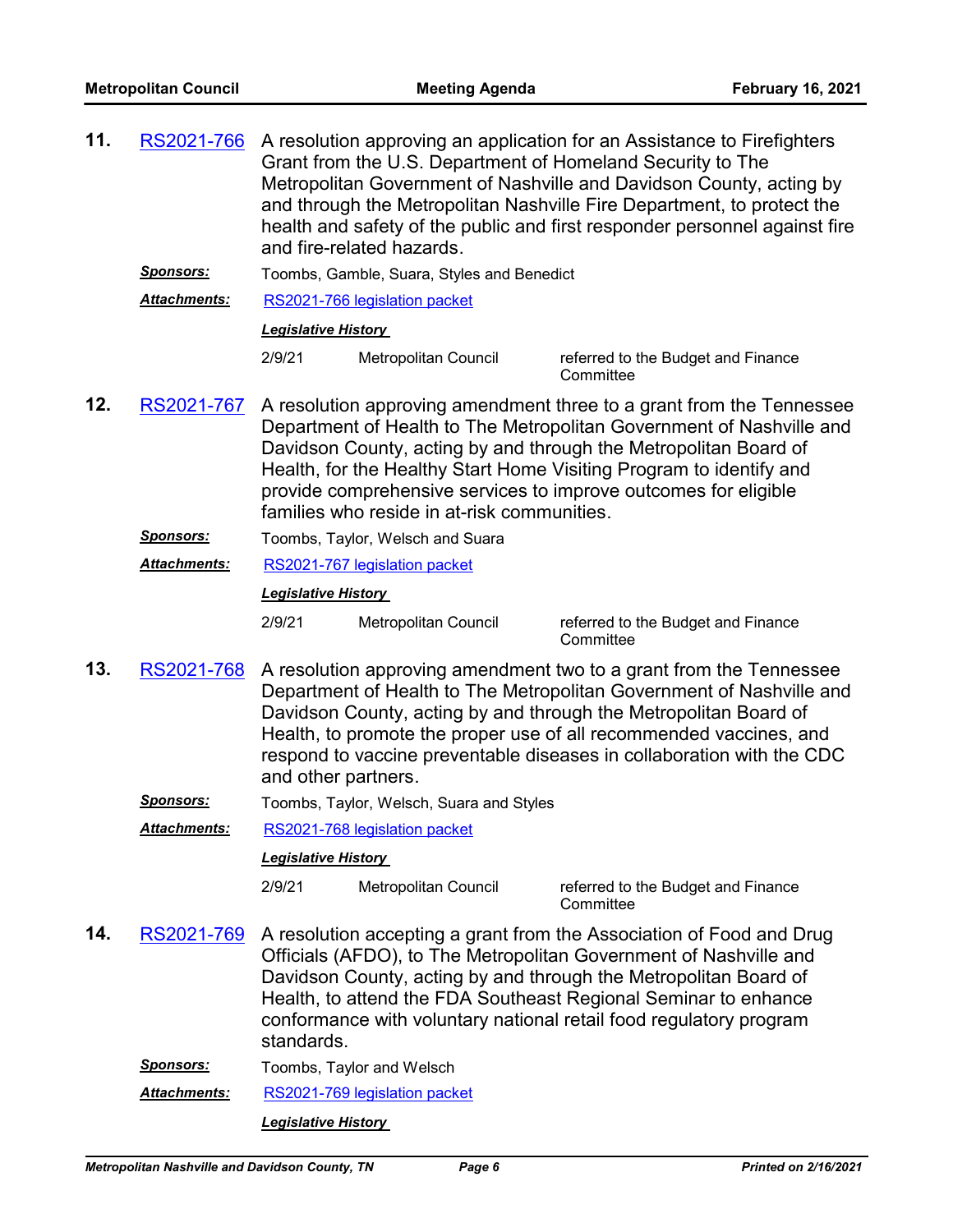| <b>Metropolitan Council</b> |                     |                            | <b>Meeting Agenda</b><br><b>February 16, 2021</b>                             |                                                                                                                                                                                                                                                                                                                                                                                                                                                                                        |
|-----------------------------|---------------------|----------------------------|-------------------------------------------------------------------------------|----------------------------------------------------------------------------------------------------------------------------------------------------------------------------------------------------------------------------------------------------------------------------------------------------------------------------------------------------------------------------------------------------------------------------------------------------------------------------------------|
|                             |                     | 2/9/21                     | Metropolitan Council                                                          | referred to the Budget and Finance<br>Committee                                                                                                                                                                                                                                                                                                                                                                                                                                        |
| 15.                         | RS2021-770          |                            | 2021M-006AG-001).                                                             | A resolution authorizing The Metropolitan Government of Nashville and<br>Davidson County, acting by and through the Department of Water and<br>Sewerage Services, to enter into a Facility Encroachment Agreement<br>with CSX TRANSPORTATION, INC. to abandon an existing water main,<br>and to construct, use and maintain water main in the railroad<br>right-of-way at 2nd Avenue North, north of Jo Johnston Avenue in<br>Davidson County, (Project No. 19-WG-122 and Proposal No. |
|                             | <u>Sponsors:</u>    |                            | OConnell, Toombs, Murphy and Nash                                             |                                                                                                                                                                                                                                                                                                                                                                                                                                                                                        |
|                             | Attachments:        |                            | RS2021-770 Agreement                                                          |                                                                                                                                                                                                                                                                                                                                                                                                                                                                                        |
|                             |                     |                            | <b>RS2021-770 Exhibit</b>                                                     |                                                                                                                                                                                                                                                                                                                                                                                                                                                                                        |
|                             |                     | <b>Legislative History</b> |                                                                               |                                                                                                                                                                                                                                                                                                                                                                                                                                                                                        |
|                             |                     | 1/25/21                    | <b>Planning Commission</b>                                                    | approved                                                                                                                                                                                                                                                                                                                                                                                                                                                                               |
|                             |                     | 2/9/21                     | Metropolitan Council                                                          | referred to the Budget and Finance<br>Committee                                                                                                                                                                                                                                                                                                                                                                                                                                        |
|                             |                     | 2/9/21                     | Metropolitan Council                                                          | referred to the Planning, Zoning, and<br><b>Historical Committee</b>                                                                                                                                                                                                                                                                                                                                                                                                                   |
|                             |                     | 2/9/21                     | Metropolitan Council                                                          | referred to the Public Works Committee                                                                                                                                                                                                                                                                                                                                                                                                                                                 |
| 16.                         | RS2021-771          |                            | No.2021M-003EN-001).                                                          | A resolution authorizing Midtown Hotel Partners, LLC to construct and<br>install an aerial encroachment at 109 29th Avenue North (Proposal                                                                                                                                                                                                                                                                                                                                             |
|                             | <u>Sponsors:</u>    |                            | Taylor, Murphy and Nash                                                       |                                                                                                                                                                                                                                                                                                                                                                                                                                                                                        |
|                             | <b>Attachments:</b> |                            | RS2021-771 agreement and sketch                                               |                                                                                                                                                                                                                                                                                                                                                                                                                                                                                        |
|                             |                     |                            | RS2021-771 certificate of insurance                                           |                                                                                                                                                                                                                                                                                                                                                                                                                                                                                        |
|                             |                     | <b>Legislative History</b> |                                                                               |                                                                                                                                                                                                                                                                                                                                                                                                                                                                                        |
|                             |                     | 1/19/21                    | <b>Planning Commission</b>                                                    | approved                                                                                                                                                                                                                                                                                                                                                                                                                                                                               |
|                             |                     | 2/9/21                     | Metropolitan Council                                                          | referred to the Planning, Zoning, and<br><b>Historical Committee</b>                                                                                                                                                                                                                                                                                                                                                                                                                   |
|                             |                     | 2/9/21                     | Metropolitan Council                                                          | referred to the Public Works Committee                                                                                                                                                                                                                                                                                                                                                                                                                                                 |
| 17.                         | <u>RS2021-772</u>   |                            | aerial encroachment at 50 Music Square West (Proposal<br>No.2021M-002EN-001). | A resolution authorizing SAI RAM 09, Inc. to construct and install an                                                                                                                                                                                                                                                                                                                                                                                                                  |
|                             | <b>Sponsors:</b>    |                            | OConnell, Murphy and Nash                                                     |                                                                                                                                                                                                                                                                                                                                                                                                                                                                                        |
|                             | <b>Attachments:</b> |                            | RS2021-772 certificate of insurance                                           |                                                                                                                                                                                                                                                                                                                                                                                                                                                                                        |
|                             |                     |                            | RS2021-772 agreement and sketch                                               |                                                                                                                                                                                                                                                                                                                                                                                                                                                                                        |
|                             |                     | <b>Legislative History</b> |                                                                               |                                                                                                                                                                                                                                                                                                                                                                                                                                                                                        |
|                             |                     | 1/19/21                    | <b>Planning Commission</b>                                                    | approved                                                                                                                                                                                                                                                                                                                                                                                                                                                                               |
|                             |                     | 2/9/21                     | Metropolitan Council                                                          | referred to the Planning, Zoning, and<br><b>Historical Committee</b>                                                                                                                                                                                                                                                                                                                                                                                                                   |
|                             |                     | 2/9/21                     | Metropolitan Council                                                          | referred to the Public Works Committee                                                                                                                                                                                                                                                                                                                                                                                                                                                 |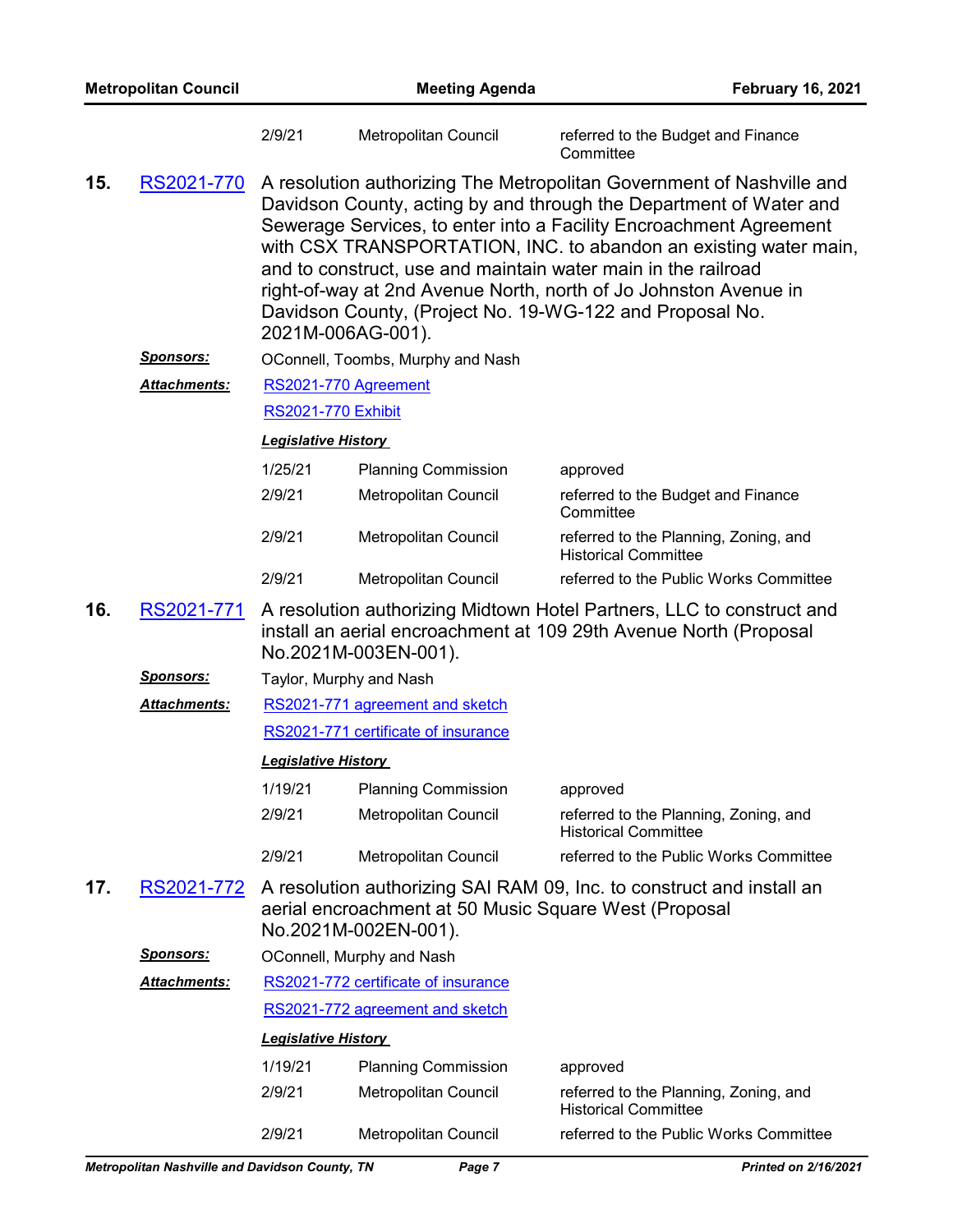| 18. | RS2021-773                                            |                             | No.2021M-004EN-001).                | A resolution authorizing State Street Midtown L.P. to construct and<br>install an aerial encroachment at 1601 Patterson Street (Proposal                                                                                                                                                    |
|-----|-------------------------------------------------------|-----------------------------|-------------------------------------|---------------------------------------------------------------------------------------------------------------------------------------------------------------------------------------------------------------------------------------------------------------------------------------------|
|     | <b>Sponsors:</b>                                      | Taylor, Murphy and Nash     |                                     |                                                                                                                                                                                                                                                                                             |
|     | <b>Attachments:</b>                                   |                             | RS2021-773 agreement and sketch     |                                                                                                                                                                                                                                                                                             |
|     |                                                       |                             | RS2021-773 certificate of insurance |                                                                                                                                                                                                                                                                                             |
|     |                                                       | <b>Legislative History</b>  |                                     |                                                                                                                                                                                                                                                                                             |
|     |                                                       | 1/19/21                     | <b>Planning Commission</b>          | approved with conditions                                                                                                                                                                                                                                                                    |
|     |                                                       | 2/9/21                      | Metropolitan Council                | referred to the Planning, Zoning, and<br><b>Historical Committee</b>                                                                                                                                                                                                                        |
|     |                                                       | 2/9/21                      | Metropolitan Council                | referred to the Public Works Committee                                                                                                                                                                                                                                                      |
| 19. | RS2021-774                                            |                             |                                     | A resolution authorizing the Director of Public Property, or designee, to<br>exercise option agreements for the purchase of three flood-prone<br>properties, located on Madison Boulevard, for Metro Water Services<br>(MWS Project No. 17WS0001 and Proposal No. 2021M-002PR-001).         |
|     | <u>Sponsors:</u><br>Benedict, Toombs, Murphy and Nash |                             |                                     |                                                                                                                                                                                                                                                                                             |
|     | Attachments:                                          | <b>RS2021-774 Exhibit</b>   |                                     |                                                                                                                                                                                                                                                                                             |
|     |                                                       | <b>RS2021-774 Exhibit</b>   |                                     |                                                                                                                                                                                                                                                                                             |
|     |                                                       | <b>RS2021-774 Exhibit</b>   |                                     |                                                                                                                                                                                                                                                                                             |
|     |                                                       | <b>Legislative History</b>  |                                     |                                                                                                                                                                                                                                                                                             |
|     |                                                       | 1/28/21                     | <b>Planning Commission</b>          | approved                                                                                                                                                                                                                                                                                    |
|     |                                                       | 2/9/21                      | Metropolitan Council                | referred to the Budget and Finance<br>Committee                                                                                                                                                                                                                                             |
|     |                                                       | 2/9/21                      | Metropolitan Council                | referred to the Planning, Zoning, and<br><b>Historical Committee</b>                                                                                                                                                                                                                        |
|     |                                                       | 2/9/21                      | Metropolitan Council                | referred to the Public Works Committee                                                                                                                                                                                                                                                      |
| 20. | RS2021-775                                            |                             | Number 2019M-014PR-002)             | A resolution authorizing the acquisition and removal of an additional 11<br>flood-prone properties and revising estimated property acquisition costs<br>to the previously approved 45 flood-prone properties in the Sevenmile<br>Creek watersheds. (MWS Project No. 19-SWC-214 and Proposal |
|     | <b>Sponsors:</b>                                      |                             | Toombs, Murphy, Nash and Johnston   |                                                                                                                                                                                                                                                                                             |
|     | Attachments:                                          | RS2021-775 Exhibit 1        |                                     |                                                                                                                                                                                                                                                                                             |
|     |                                                       | <b>RS2021-775 Exhibit 2</b> |                                     |                                                                                                                                                                                                                                                                                             |
|     |                                                       | <b>Legislative History</b>  |                                     |                                                                                                                                                                                                                                                                                             |
|     |                                                       | 12/4/20                     | <b>Planning Commission</b>          | approved                                                                                                                                                                                                                                                                                    |
|     |                                                       | 2/9/21                      | Metropolitan Council                | referred to the Budget and Finance<br>Committee                                                                                                                                                                                                                                             |
|     |                                                       | 2/9/21                      | Metropolitan Council                | referred to the Planning, Zoning, and<br><b>Historical Committee</b>                                                                                                                                                                                                                        |
|     |                                                       | 2/9/21                      | Metropolitan Council                | referred to the Public Works Committee                                                                                                                                                                                                                                                      |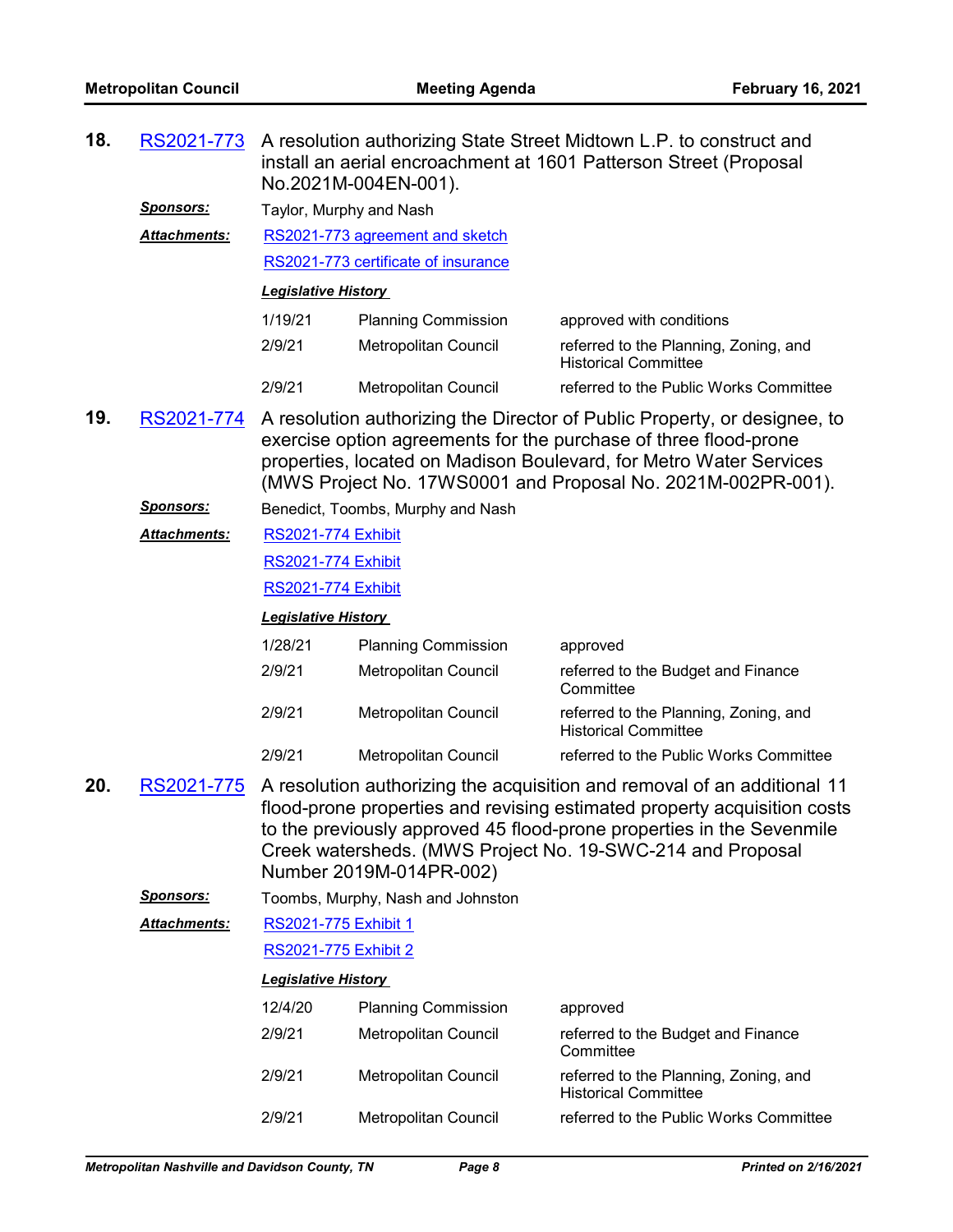| 21. | RS2021-776        | A Resolution honoring Nancy Whittemore on the occasion of her<br>retirement.    |                                                                   |                                                                                                                                                                   |  |
|-----|-------------------|---------------------------------------------------------------------------------|-------------------------------------------------------------------|-------------------------------------------------------------------------------------------------------------------------------------------------------------------|--|
|     | <u>Sponsors:</u>  | <b>Legislative History</b>                                                      | Sepulveda, Suara, Hausser, Rutherford, Benedict and Allen         | Vercher, Syracuse, Mendes, Withers, Johnston, Evans, Hurt, Murphy, Swope, Styles,<br>Glover, Bradford, OConnell, Gamble, Hall, Hagar, Hancock, Henderson, Pulley, |  |
|     |                   | 2/9/21                                                                          | Metropolitan Council                                              | filed                                                                                                                                                             |  |
|     |                   | 2/9/21                                                                          | Metropolitan Council                                              | referred to the Rules, Confirmations, and<br><b>Public Elections Committee</b>                                                                                    |  |
| 22. | RS2021-777        |                                                                                 | Tennessean's 2020 People of the Year.                             | A Resolution recognizing Charlane Oliver and Tequila Johnson,<br>co-founders and directors of The Equity Alliance, for being named The                            |  |
|     | <u>Sponsors:</u>  | Hurt, Bradford, Welsch, OConnell, Allen and Suara<br><b>Legislative History</b> |                                                                   |                                                                                                                                                                   |  |
|     |                   | 2/9/21                                                                          | Metropolitan Council                                              | filed                                                                                                                                                             |  |
|     |                   | 2/9/21                                                                          | Metropolitan Council                                              | referred to the Rules, Confirmations, and<br><b>Public Elections Committee</b>                                                                                    |  |
| 23. | RS2021-778        |                                                                                 | publishing and educational outreach.                              | A resolution recognizing and honoring the Nashville Conference on<br>African American History and Culture for forty years of research,                            |  |
|     | <u>Sponsors:</u>  | <b>Legislative History</b>                                                      | Gamble, Sepulveda, Suara, Rutherford and Styles                   | OConnell, Vercher, Murphy, Withers, Evans, Welsch, VanReece, Hurt, Benedict,                                                                                      |  |
|     |                   | 2/9/21                                                                          | Metropolitan Council                                              | filed                                                                                                                                                             |  |
|     |                   | 2/9/21                                                                          | Metropolitan Council                                              | referred to the Rules, Confirmations, and<br><b>Public Elections Committee</b>                                                                                    |  |
| 24. | RS2021-779        | Memorial Day.                                                                   |                                                                   | A resolution declaring March 1 as COVID-19 Victims and Survivors                                                                                                  |  |
|     | <u>Sponsors:</u>  | <b>Legislative History</b>                                                      | Evans, Hurt, Bradford, Welsch, Styles, OConnell and Suara         |                                                                                                                                                                   |  |
|     |                   | 2/9/21                                                                          | Metropolitan Council                                              | filed                                                                                                                                                             |  |
|     |                   | 2/9/21                                                                          | Metropolitan Council                                              | referred to the Rules, Confirmations, and<br><b>Public Elections Committee</b>                                                                                    |  |
| 25. | <u>RS2021-780</u> |                                                                                 | Nashville and Davidson County.                                    | A Resolution recognizing February 2021 as American Heart Month in                                                                                                 |  |
|     | <b>Sponsors:</b>  | <b>Legislative History</b>                                                      | Styles, Toombs, Hausser, Henderson, VanReece, Sepulveda and Allen | Welsch, Evans, Vercher, Gamble, Benedict, Hurt, Hancock, Suara, Johnston, Murphy,                                                                                 |  |
|     |                   | 2/9/21                                                                          | Metropolitan Council                                              | filed                                                                                                                                                             |  |
|     |                   | 2/9/21                                                                          | Metropolitan Council                                              | referred to the Rules, Confirmations, and<br><b>Public Elections Committee</b>                                                                                    |  |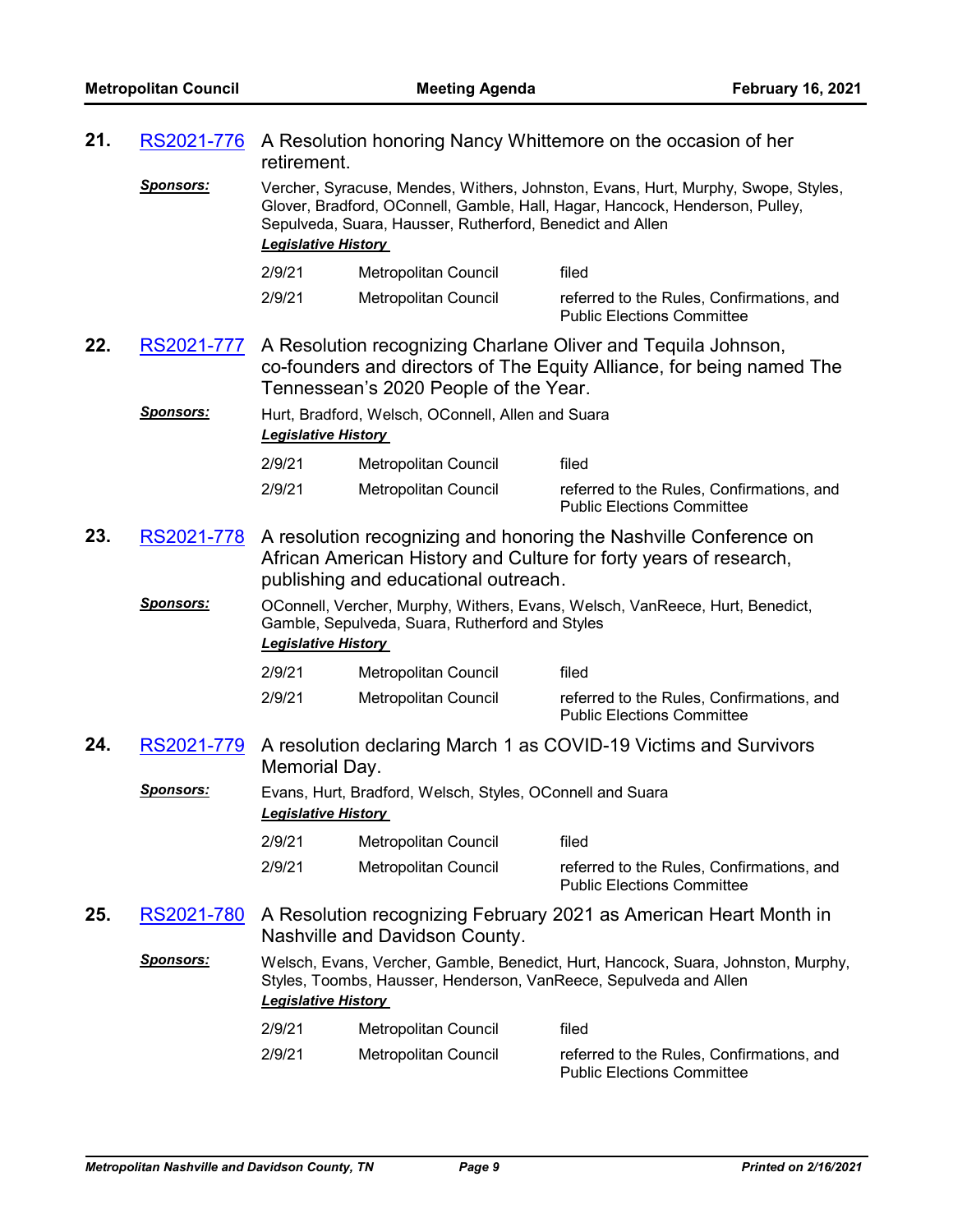# **H. Late Filed Resolutions**

- [RS2021-XXX](http://nashville.legistar.com/gateway.aspx?m=l&id=/matter.aspx?key=1931) A resolution directing appropriation for and waiving reimbursement claim for overpaid hazard pay bonus provided to certain metropolitan employees of the Metropolitan Department of Parks and Recreation. (Toombs) **H1.** *Sponsors:* Toombs, Parker, Suara, VanReece, Benedict, Hurt and Welsch
- RS2021-XXX, A Resolution recognizing the 150th anniversary of The Prince Hall Grand Lodge of Tennessee. (Taylor) **H2.**
	- *Sponsors:* Taylor

# **I. Bills on Introduction and First Reading**

An ordinance making amendments to various provisions of Titles 2 and 12 of the Metropolitan Code to facilitate the implementation and operation of a Smart Parking program. **26.** [BL2021-646](http://nashville.legistar.com/gateway.aspx?m=l&id=/matter.aspx?key=1921)

*Sponsors:* OConnell, Nash, Hancock and Welsch *Legislative History* 

2/9/21 Metropolitan Council referred to the Traffic and Parking

Commission

An ordinance authorizing 3H Group, Inc. to install, construct and maintain underground and aerial encroachments in the right-of-way located at 1500 Charlotte Avenue (Proposal No. 2021M-001EN-001). **27.** [BL2021-647](http://nashville.legistar.com/gateway.aspx?m=l&id=/matter.aspx?key=1898)

**Sponsors: OConnell, Murphy and Nash** 

[BL2021-647 agreement and sketch](http://nashville.legistar.com/gateway.aspx?M=F&ID=9b13419e-57a9-49ad-8cbb-4d3d3e70b50f.DOCX) [BL2021-647 certificate of insurance](http://nashville.legistar.com/gateway.aspx?M=F&ID=1e6df874-ebe2-431d-af5d-bfd2972c0a87.DOC) *Attachments:*

# *Legislative History*

1/19/21 Planning Commission approved

- An ordinance to amend the Geographic Information Systems Street and Alley Centerline Layer for the Metropolitan Government of Nashville and Davidson County by abandoning an approximate eighty-foot portion of Lea Avenue right-of-way between 7th Avenue South and 8th Avenue South. (Proposal Number 2021M-002AB-001). **28.** [BL2021-648](http://nashville.legistar.com/gateway.aspx?m=l&id=/matter.aspx?key=1893)
	- *Sponsors:* OConnell, Murphy and Nash
	- *Attachments:* [BL2021-648 attachments](http://nashville.legistar.com/gateway.aspx?M=F&ID=ce9e34bc-0c80-4b20-8f72-fe2eb29751ec.DOCX)

# *Legislative History*

12/22/20 Planning Commission approved 1/11/21 Traffic and Parking Commission approved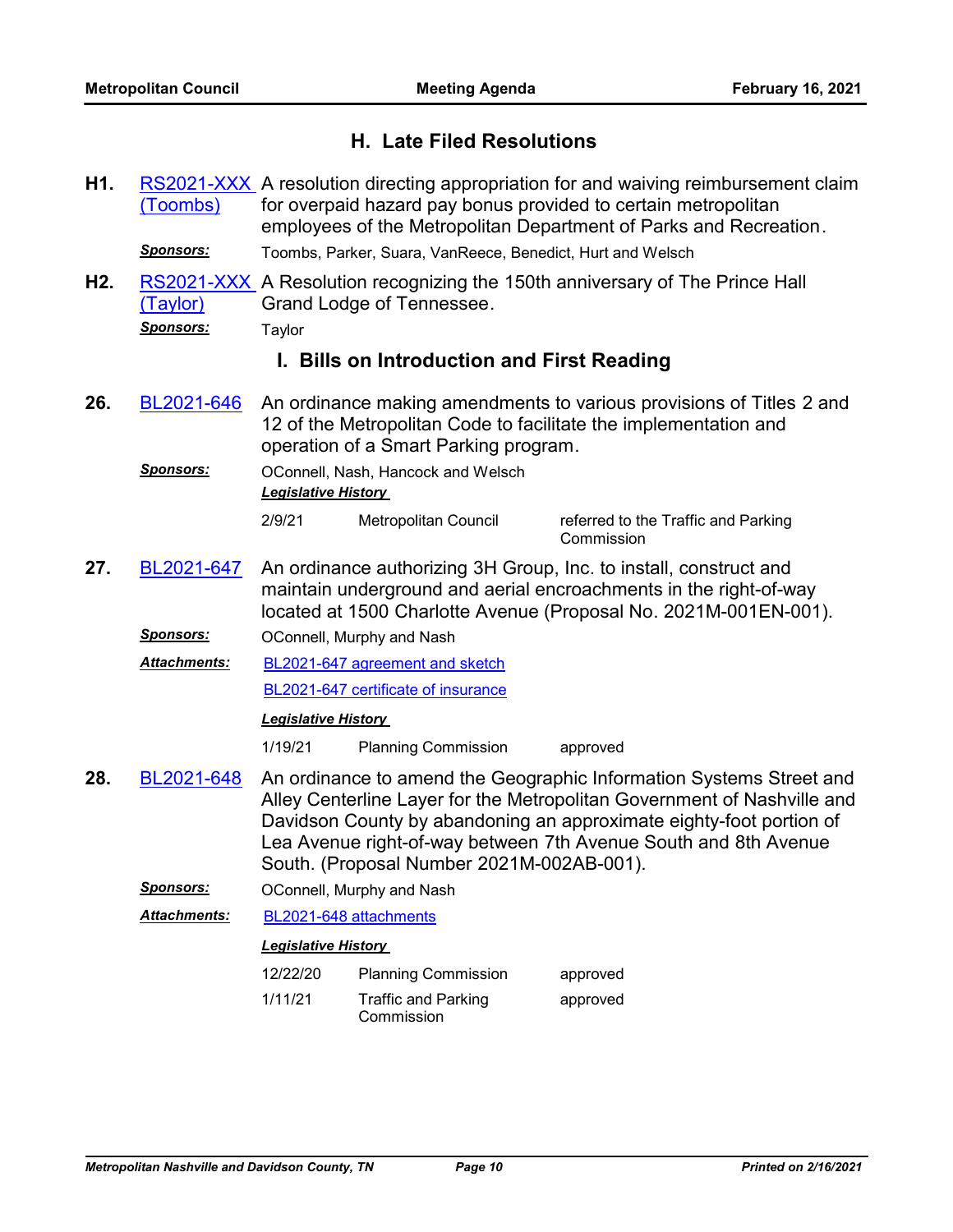| 29. | BL2021-649          | An ordinance to amend the Geographic Information Systems Street and<br>Alley Centerline Layer for the Metropolitan Government of Nashville and<br>Davidson County by abandoning Alley Number 2058 right-of-way south<br>of Lebanon Pike and east of Rucker Avenue. (Proposal Number<br>2020M-022AB-001). |                                                                        |                                                                                                                                                                                                                                                                                                                                                 |  |  |
|-----|---------------------|----------------------------------------------------------------------------------------------------------------------------------------------------------------------------------------------------------------------------------------------------------------------------------------------------------|------------------------------------------------------------------------|-------------------------------------------------------------------------------------------------------------------------------------------------------------------------------------------------------------------------------------------------------------------------------------------------------------------------------------------------|--|--|
|     | <u>Sponsors:</u>    |                                                                                                                                                                                                                                                                                                          | OConnell, Murphy and Nash                                              |                                                                                                                                                                                                                                                                                                                                                 |  |  |
|     | Attachments:        | BL2021-649 attachments                                                                                                                                                                                                                                                                                   |                                                                        |                                                                                                                                                                                                                                                                                                                                                 |  |  |
|     |                     | <b>Legislative History</b>                                                                                                                                                                                                                                                                               |                                                                        |                                                                                                                                                                                                                                                                                                                                                 |  |  |
|     |                     | 12/16/20                                                                                                                                                                                                                                                                                                 | <b>Planning Commission</b>                                             | approved                                                                                                                                                                                                                                                                                                                                        |  |  |
|     |                     | 1/11/21                                                                                                                                                                                                                                                                                                  | <b>Traffic and Parking</b><br>Commission                               | approved                                                                                                                                                                                                                                                                                                                                        |  |  |
| 30. | BL2021-650          | An ordinance to amend the Geographic Information Systems Street and<br>Alley Centerline Layer for the Metropolitan Government of Nashville and<br>Davidson County by abandoning Alley Number 142 right-of-way and<br>easement from Lea Avenue to Drexel Street. (Proposal Number<br>2021M-001AB-001).    |                                                                        |                                                                                                                                                                                                                                                                                                                                                 |  |  |
|     | Sponsors:           |                                                                                                                                                                                                                                                                                                          | OConnell, Murphy and Nash                                              |                                                                                                                                                                                                                                                                                                                                                 |  |  |
|     | Attachments:        | BL2021-650 attachments                                                                                                                                                                                                                                                                                   |                                                                        |                                                                                                                                                                                                                                                                                                                                                 |  |  |
|     |                     | <b>Legislative History</b>                                                                                                                                                                                                                                                                               |                                                                        |                                                                                                                                                                                                                                                                                                                                                 |  |  |
|     |                     | 1/4/21<br>1/11/21                                                                                                                                                                                                                                                                                        | <b>Planning Commission</b><br><b>Traffic and Parking</b><br>Commission | approved with conditions<br>approved                                                                                                                                                                                                                                                                                                            |  |  |
| 31. | BL2021-651          |                                                                                                                                                                                                                                                                                                          | southwestward. (Proposal Number 2020M-019AB-001).                      | An ordinance to amend the Geographic Information Systems Street and<br>Alley Centerline Layer for the Metropolitan Government of Nashville and<br>Davidson County by abandoning an Unnumbered Alley right-of-way and<br>easement from the 6th Avenue South and Oak Street intersection                                                          |  |  |
|     | Sponsors:           |                                                                                                                                                                                                                                                                                                          | Sledge, Murphy, Nash and OConnell                                      |                                                                                                                                                                                                                                                                                                                                                 |  |  |
|     | <b>Attachments:</b> |                                                                                                                                                                                                                                                                                                          | BL2021-651 supporting docs                                             |                                                                                                                                                                                                                                                                                                                                                 |  |  |
|     |                     | <b>Legislative History</b>                                                                                                                                                                                                                                                                               |                                                                        |                                                                                                                                                                                                                                                                                                                                                 |  |  |
|     |                     | 11/19/20                                                                                                                                                                                                                                                                                                 | <b>Planning Commission</b>                                             | approved                                                                                                                                                                                                                                                                                                                                        |  |  |
|     |                     | 2/9/21                                                                                                                                                                                                                                                                                                   | Metropolitan Council                                                   | referred to the Traffic and Parking<br>Commission                                                                                                                                                                                                                                                                                               |  |  |
| 32. | BL2021-652          |                                                                                                                                                                                                                                                                                                          | and Proposal No. 2021M-004ES-001).                                     | An ordinance authorizing The Metropolitan Government of Nashville and<br>Davidson County to abandon existing public water mains and<br>easements, and to accept new public water mains, fire hydrant<br>assemblies, and easements, for two properties located at 715 Merritt<br>Avenue and Hagan Street (unnumbered) (MWS Project No. 19-WL-126 |  |  |
|     | <u>Sponsors:</u>    | Sledge, Murphy and Nash                                                                                                                                                                                                                                                                                  |                                                                        |                                                                                                                                                                                                                                                                                                                                                 |  |  |
|     | Attachments:        | <b>BL2021-652 Exhibit</b>                                                                                                                                                                                                                                                                                |                                                                        |                                                                                                                                                                                                                                                                                                                                                 |  |  |
|     |                     |                                                                                                                                                                                                                                                                                                          | <b>Legislative History</b>                                             |                                                                                                                                                                                                                                                                                                                                                 |  |  |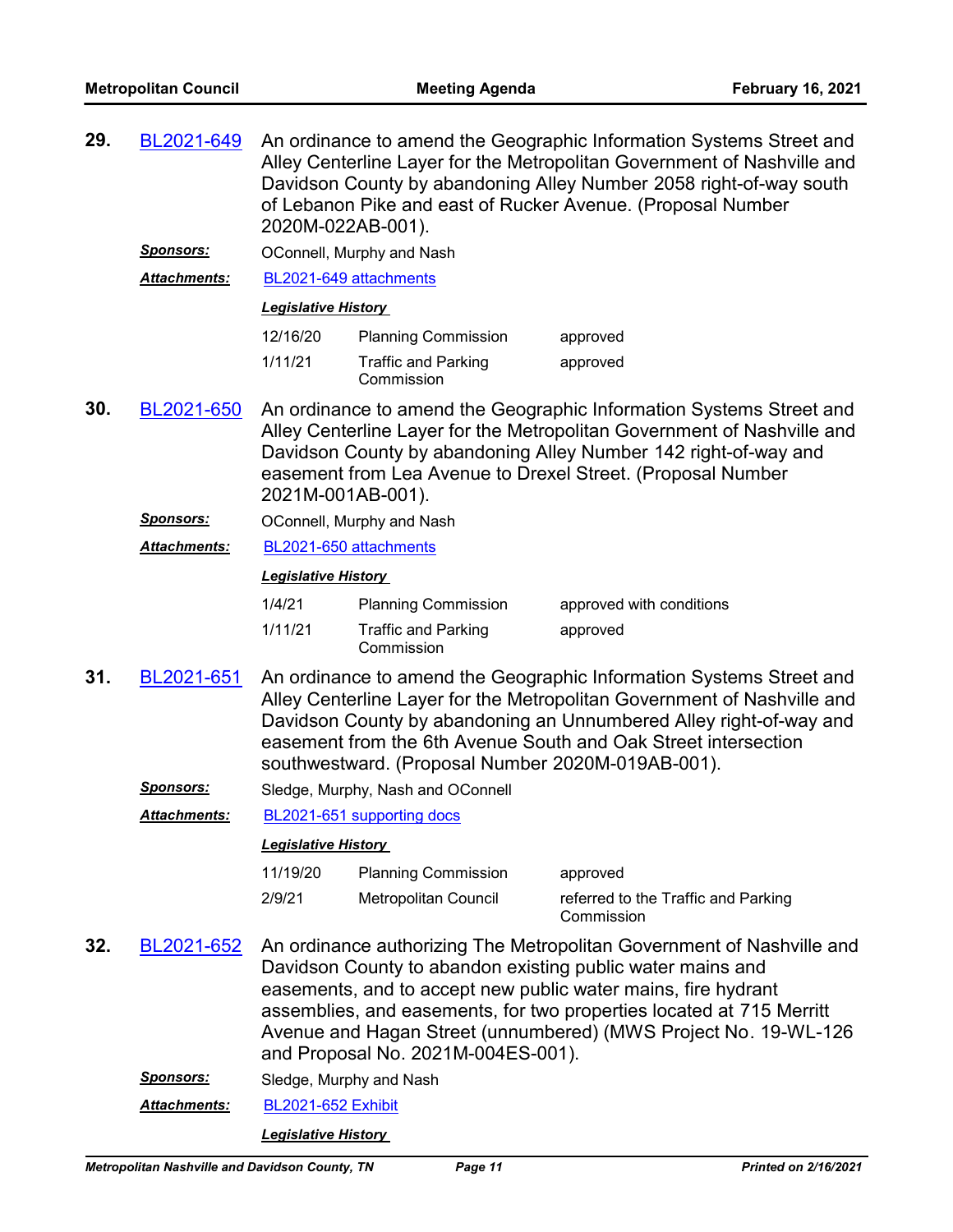| <b>Metropolitan Council</b> |                     | <b>Meeting Agenda</b>      |                                                                                                                                                                                                                                                                                                                                                                                                                                                                                        |                                     | <b>February 16, 2021</b> |
|-----------------------------|---------------------|----------------------------|----------------------------------------------------------------------------------------------------------------------------------------------------------------------------------------------------------------------------------------------------------------------------------------------------------------------------------------------------------------------------------------------------------------------------------------------------------------------------------------|-------------------------------------|--------------------------|
|                             |                     | 1/8/21                     | <b>Planning Commission</b>                                                                                                                                                                                                                                                                                                                                                                                                                                                             | approved                            |                          |
| 33.                         | BL2021-653          |                            | An ordinance authorizing The Metropolitan Government of Nashville and<br>Davidson County to abandon a sanitary sewer main, adjust a sanitary<br>sewer manhole, and to accept sanitary sewer main encased in concrete<br>and one sanitary sewer manhole, for four properties located on 13th<br>Avenue South, also known as AMEC Publishing House (MWS Project<br>No. 20-SL-191 and Proposal No. 2021M-003ES-001).                                                                      |                                     |                          |
|                             | Sponsors:           |                            | Sledge, Murphy and Nash                                                                                                                                                                                                                                                                                                                                                                                                                                                                |                                     |                          |
|                             | <b>Attachments:</b> | <b>BL2021-653 Exhibit</b>  |                                                                                                                                                                                                                                                                                                                                                                                                                                                                                        |                                     |                          |
|                             |                     | <b>Legislative History</b> |                                                                                                                                                                                                                                                                                                                                                                                                                                                                                        |                                     |                          |
|                             |                     | 1/8/21                     | <b>Planning Commission</b>                                                                                                                                                                                                                                                                                                                                                                                                                                                             | approved                            |                          |
| 34.                         | BL2021-654          |                            | An ordinance to amend Title 17 of the Metropolitan Code of Laws, the<br>Zoning Ordinance of The Metropolitan Government of Nashville and<br>Davidson County, by changing from RM2 to RS40 property located at<br>6000 Rivervalley Drive, at the southeast corner of Rivervalley Drive and<br>Newsom Station Road and located within a Planned Unit Development<br>Overlay (58.48 acres), all of which is described herein (Proposal No.<br>2021Z-026PR-001).                           |                                     |                          |
|                             | Sponsors:           | Rosenberg                  |                                                                                                                                                                                                                                                                                                                                                                                                                                                                                        |                                     |                          |
|                             | Attachments:        | <b>BL2021-654 Sketch</b>   |                                                                                                                                                                                                                                                                                                                                                                                                                                                                                        |                                     |                          |
|                             |                     | <b>Legislative History</b> |                                                                                                                                                                                                                                                                                                                                                                                                                                                                                        |                                     |                          |
|                             |                     | 2/9/21                     | Metropolitan Council                                                                                                                                                                                                                                                                                                                                                                                                                                                                   | filed                               |                          |
|                             |                     | 2/9/21                     | <b>Metropolitan Council</b>                                                                                                                                                                                                                                                                                                                                                                                                                                                            | referred to the Planning Commission |                          |
| 35.                         | BL2021-655          |                            | An ordinance to amend Title 17 of the Metropolitan Code of Laws, the<br>Zoning Ordinance of The Metropolitan Government of Nashville and<br>Davidson County, by canceling a portion of the Riverwalk Planned Unit<br>Development district located at 6000 Rivervalley Drive, at the southeast<br>corner of Rivervalley Drive and Newsom Station Road, (58.48 acres),<br>approved for 61 multi-family dwelling units, all of which is described<br>herein (Proposal No. 2000P-003-003). |                                     |                          |
|                             | <b>Sponsors:</b>    | Rosenberg                  |                                                                                                                                                                                                                                                                                                                                                                                                                                                                                        |                                     |                          |
|                             | Attachments:        | <b>BL2021-655 Sketch</b>   |                                                                                                                                                                                                                                                                                                                                                                                                                                                                                        |                                     |                          |
|                             |                     | <b>Legislative History</b> |                                                                                                                                                                                                                                                                                                                                                                                                                                                                                        |                                     |                          |
|                             |                     | 2/9/21                     | Metropolitan Council                                                                                                                                                                                                                                                                                                                                                                                                                                                                   | filed                               |                          |
|                             |                     | 2/9/21                     | Metropolitan Council                                                                                                                                                                                                                                                                                                                                                                                                                                                                   | referred to the Planning Commission |                          |
|                             |                     |                            |                                                                                                                                                                                                                                                                                                                                                                                                                                                                                        |                                     |                          |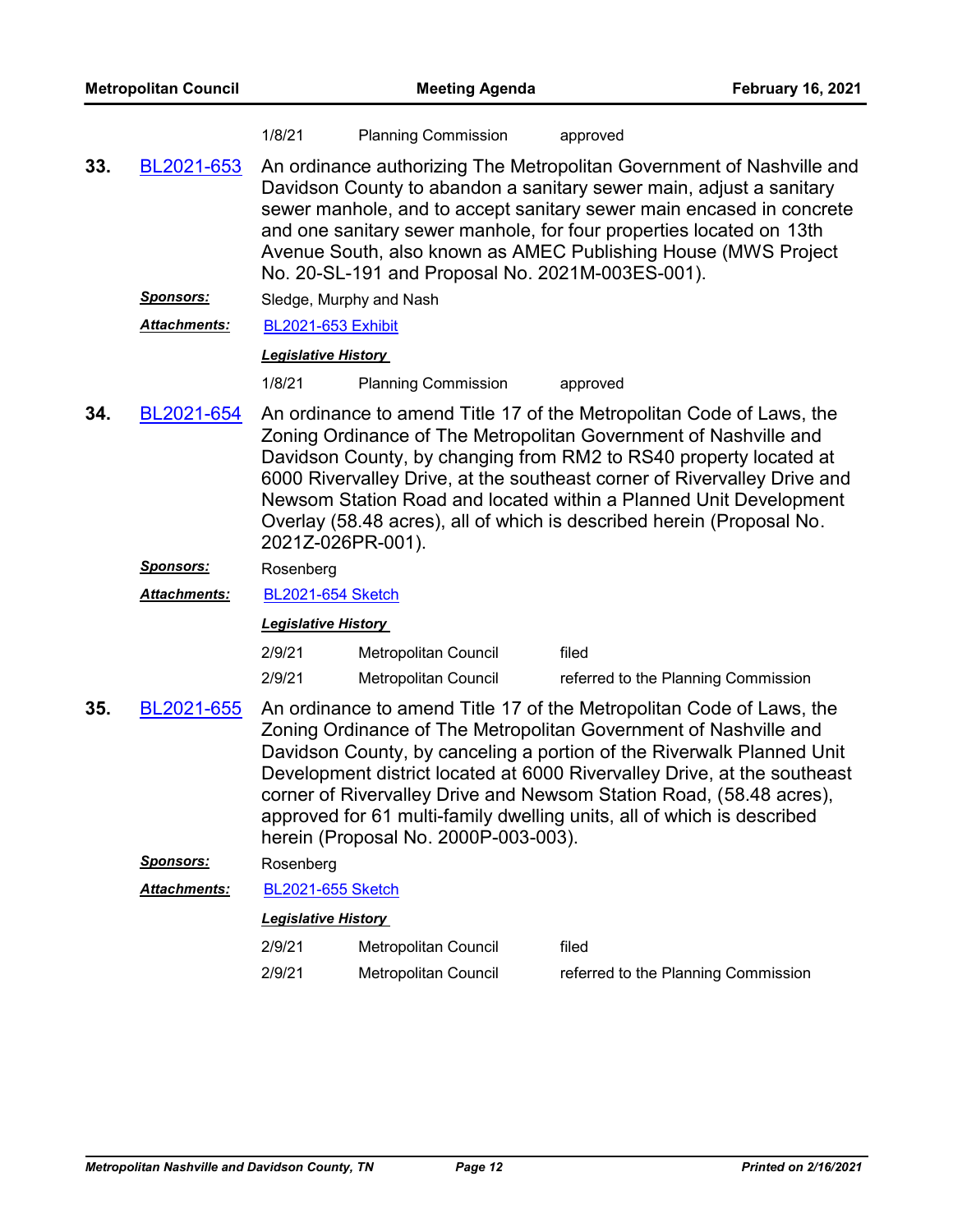An ordinance to amend Title 17 of the Metropolitan Code of Laws, the Zoning Ordinance of The Metropolitan Government of Nashville and Davidson County, by changing from RS15 to MUL-A zoning for property located at 4150 Central Pike, approximately 230 feet east of Valley Grove Drive (1.7 acres), all of which is described herein (Proposal No. 2021Z-007PR-001). **36.** [BL2021-656](http://nashville.legistar.com/gateway.aspx?m=l&id=/matter.aspx?key=1858)

# *Sponsors:* Evans

*Attachments:* [BL2021-656 Sketch](http://nashville.legistar.com/gateway.aspx?M=F&ID=bc10adc5-b395-4925-b675-2dd5d0445480.docx)

#### *Legislative History*

| 1/21/21 | <b>Planning Commission</b><br>$(8-0)$ | approved |
|---------|---------------------------------------|----------|
| 2/9/21  | Metropolitan Council                  | filed    |

# **J. Bills on Second Reading**

An ordinance declaring a 120-day moratorium upon the issuance of building and grading permits for multi-family developments on property within portions of the Antioch area of Nashville & Davidson County. **37.** [BL2020-197](http://nashville.legistar.com/gateway.aspx?m=l&id=/matter.aspx?key=1300)

#### *Sponsors:* Vercher

[BL2020-197 Substitute Bill with attached Exhibit 1](http://nashville.legistar.com/gateway.aspx?M=F&ID=b99ebefd-a3e8-4c5c-94d5-3ee9e6bfbbc8.docx) [BL2020-197 Amendment 1 replaces Exhibit 1 adds Exhibit 2](http://nashville.legistar.com/gateway.aspx?M=F&ID=d97ae315-2e05-4509-9af4-5d7937a9ac85.docx) *Attachments:*

| 3/5/20   | Metropolitan Council<br>1/21/21                                                                                                                                                                                                          | referred to the Planning Commission<br>10/22/20 Planning Commission reset to November 12, 2020<br>11/12/20 Planning Commission reset to January 21, 2021<br>Planning Commission reset to February 11, 2021 |
|----------|------------------------------------------------------------------------------------------------------------------------------------------------------------------------------------------------------------------------------------------|------------------------------------------------------------------------------------------------------------------------------------------------------------------------------------------------------------|
| 3/5/20   | Metropolitan Council                                                                                                                                                                                                                     | deferred                                                                                                                                                                                                   |
| 3/17/20  | Metropolitan Council                                                                                                                                                                                                                     | deferred                                                                                                                                                                                                   |
| 4/7/20   | Metropolitan Council                                                                                                                                                                                                                     | substituted                                                                                                                                                                                                |
| 4/7/20   | Metropolitan Council                                                                                                                                                                                                                     | passed on first reading                                                                                                                                                                                    |
| 4/10/20  | Metropolitan Council<br>5/15/2020 advertised<br>8/7/2020 advertised<br>1/8/2021 advertised                                                                                                                                               | advertised                                                                                                                                                                                                 |
| 5/5/20   | Metropolitan Council<br>5/5/20 Public hearing deferred to June 9, 2020<br>6/9/20 Public hearing deferred to September 1, 2020<br>11/5/20 Public hearing reset to February 2, 2021<br>2/2/21 Public hearing held; second reading deferred | public hearing set                                                                                                                                                                                         |
| 9/1/20   | Metropolitan Council<br>Deferred to October 20, 2020                                                                                                                                                                                     | deferred                                                                                                                                                                                                   |
| 10/20/20 | Metropolitan Council                                                                                                                                                                                                                     | deferred by rule                                                                                                                                                                                           |
| 11/5/20  | Metropolitan Council<br>February 2, 2021                                                                                                                                                                                                 | deferred to                                                                                                                                                                                                |
| 2/2/21   | Metropolitan Council                                                                                                                                                                                                                     | amended                                                                                                                                                                                                    |
|          |                                                                                                                                                                                                                                          |                                                                                                                                                                                                            |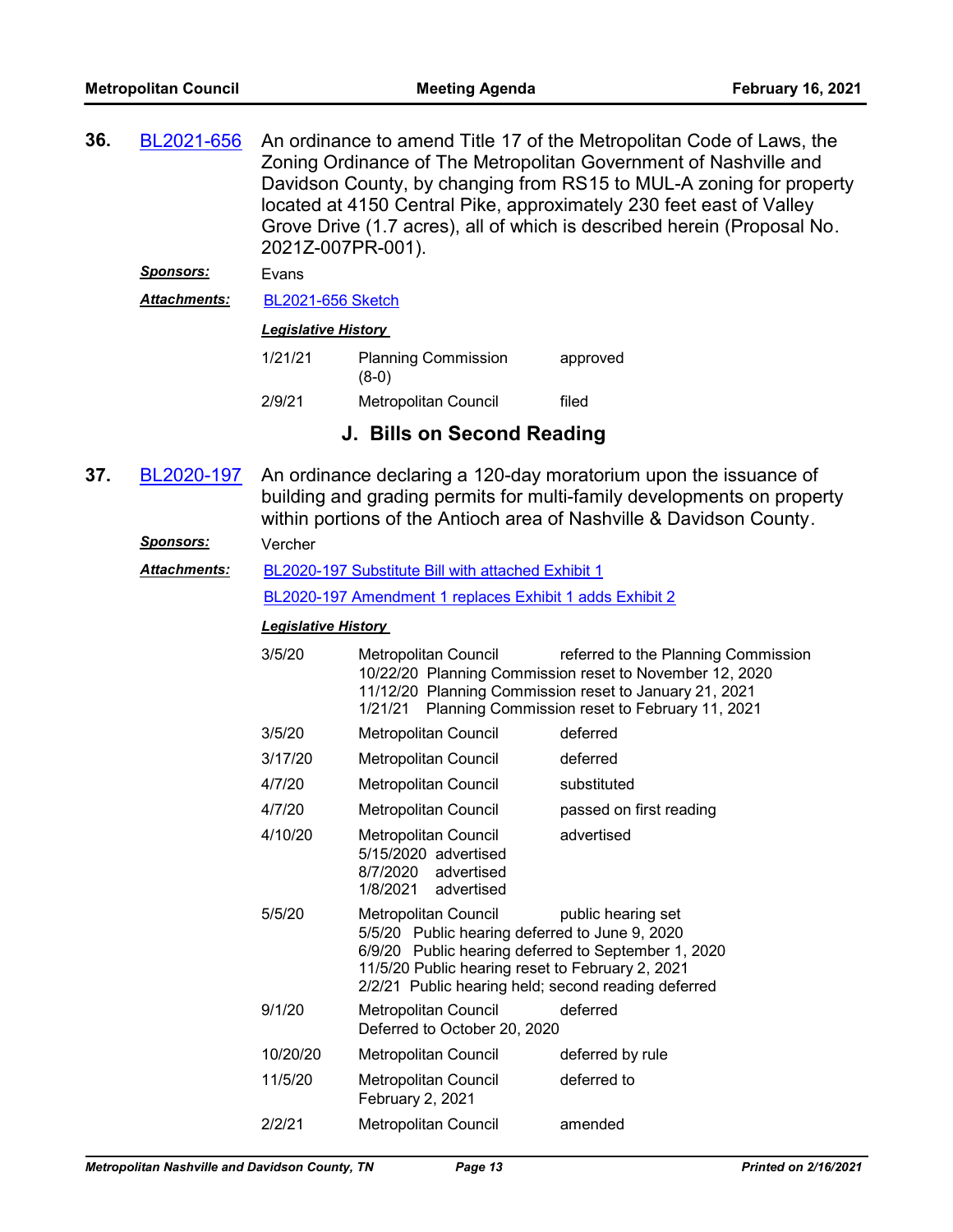| <b>Metropolitan Council</b> |                     | <b>Meeting Agenda</b>                                                                                                                                                                                                                                                                                                                                                                                                                                          |                                                                                                                                                |                                                               |  | <b>February 16, 2021</b>                                                                                                                     |  |
|-----------------------------|---------------------|----------------------------------------------------------------------------------------------------------------------------------------------------------------------------------------------------------------------------------------------------------------------------------------------------------------------------------------------------------------------------------------------------------------------------------------------------------------|------------------------------------------------------------------------------------------------------------------------------------------------|---------------------------------------------------------------|--|----------------------------------------------------------------------------------------------------------------------------------------------|--|
|                             |                     | 2/2/21                                                                                                                                                                                                                                                                                                                                                                                                                                                         |                                                                                                                                                | Metropolitan Council                                          |  | deferred                                                                                                                                     |  |
|                             |                     | 2/9/21                                                                                                                                                                                                                                                                                                                                                                                                                                                         |                                                                                                                                                | Metropolitan Council                                          |  | referred to the Planning, Zoning, and<br><b>Historical Committee</b>                                                                         |  |
| 38.                         | BL2020-553          | Facility.                                                                                                                                                                                                                                                                                                                                                                                                                                                      | An ordinance to require a resolution of the Metropolitan Council prior to<br>discontinuing operations at the J.B. Knowles Home Assisted Living |                                                               |  |                                                                                                                                              |  |
|                             | <u>Sponsors:</u>    | <b>Toombs and Welsch</b>                                                                                                                                                                                                                                                                                                                                                                                                                                       |                                                                                                                                                |                                                               |  |                                                                                                                                              |  |
|                             | Attachments:        | BL2020-553 Substitute                                                                                                                                                                                                                                                                                                                                                                                                                                          |                                                                                                                                                |                                                               |  |                                                                                                                                              |  |
|                             |                     | <b>Legislative History</b>                                                                                                                                                                                                                                                                                                                                                                                                                                     |                                                                                                                                                |                                                               |  |                                                                                                                                              |  |
|                             |                     | 11/24/20                                                                                                                                                                                                                                                                                                                                                                                                                                                       |                                                                                                                                                | Metropolitan Council                                          |  | filed                                                                                                                                        |  |
|                             |                     | 12/1/20                                                                                                                                                                                                                                                                                                                                                                                                                                                        |                                                                                                                                                | Metropolitan Council                                          |  | referred to the Budget and Finance<br>Committee                                                                                              |  |
|                             |                     |                                                                                                                                                                                                                                                                                                                                                                                                                                                                | 1/4/21<br>1/19/21                                                                                                                              | 12/14/20 recommended for deferral<br>recommended for deferral |  | substitute approved; recommended for deferral                                                                                                |  |
|                             |                     | 12/1/20                                                                                                                                                                                                                                                                                                                                                                                                                                                        |                                                                                                                                                | Metropolitan Council                                          |  | passed on first reading                                                                                                                      |  |
|                             |                     | 12/15/20                                                                                                                                                                                                                                                                                                                                                                                                                                                       |                                                                                                                                                | Metropolitan Council                                          |  | deferred                                                                                                                                     |  |
|                             |                     | 1/5/21                                                                                                                                                                                                                                                                                                                                                                                                                                                         |                                                                                                                                                | Metropolitan Council                                          |  | substituted                                                                                                                                  |  |
|                             |                     | 1/5/21                                                                                                                                                                                                                                                                                                                                                                                                                                                         |                                                                                                                                                | Metropolitan Council                                          |  | deferred                                                                                                                                     |  |
|                             |                     | 1/19/21                                                                                                                                                                                                                                                                                                                                                                                                                                                        |                                                                                                                                                | Metropolitan Council                                          |  | deferred indefinitely                                                                                                                        |  |
|                             |                     | 1/29/21                                                                                                                                                                                                                                                                                                                                                                                                                                                        |                                                                                                                                                | Metropolitan Council                                          |  | reinstated                                                                                                                                   |  |
| 39.                         | BL2021-613          | An ordinance approving a contract between the Metropolitan<br>Government of Nashville and Davidson County, through the Department<br>of Water and Sewerage Services and Lightwave Solar, LLC for the<br>design, construction, operation, management, and administration<br>services related to photovoltaic solar facilities located at Central<br>Wastewater Treatment Plant, Whites Creek Wastewater Treatment<br>Plant and Omohundro Water Treatment Plant. |                                                                                                                                                |                                                               |  |                                                                                                                                              |  |
|                             | <u>Sponsors:</u>    | Toombs, Nash, Allen, Hancock, OConnell, Sledge, Syracuse, Welsch and Benedict                                                                                                                                                                                                                                                                                                                                                                                  |                                                                                                                                                |                                                               |  |                                                                                                                                              |  |
|                             | <b>Attachments:</b> | BL2021-613                                                                                                                                                                                                                                                                                                                                                                                                                                                     |                                                                                                                                                |                                                               |  |                                                                                                                                              |  |
|                             |                     | BL2021-613 Contract                                                                                                                                                                                                                                                                                                                                                                                                                                            |                                                                                                                                                |                                                               |  |                                                                                                                                              |  |
|                             |                     | <b>Legislative History</b>                                                                                                                                                                                                                                                                                                                                                                                                                                     |                                                                                                                                                |                                                               |  |                                                                                                                                              |  |
|                             |                     | 1/19/21                                                                                                                                                                                                                                                                                                                                                                                                                                                        |                                                                                                                                                | Metropolitan Council                                          |  | referred to the Public Works Committee                                                                                                       |  |
|                             |                     | 1/19/21                                                                                                                                                                                                                                                                                                                                                                                                                                                        |                                                                                                                                                | Metropolitan Council                                          |  | passed on first reading                                                                                                                      |  |
|                             |                     | 2/1/21                                                                                                                                                                                                                                                                                                                                                                                                                                                         | Committee                                                                                                                                      | <b>Budget and Finance</b>                                     |  | approved                                                                                                                                     |  |
|                             |                     | 2/2/21                                                                                                                                                                                                                                                                                                                                                                                                                                                         |                                                                                                                                                | Metropolitan Council                                          |  | deferred                                                                                                                                     |  |
| 40.                         | BL2021-618          | December 25, 2020, blast.                                                                                                                                                                                                                                                                                                                                                                                                                                      |                                                                                                                                                |                                                               |  | An ordinance providing for the waiver of certain building permit fees for<br>the repair or rebuilding of property damaged as a result of the |  |
|                             | <b>Sponsors:</b>    | <b>Legislative History</b>                                                                                                                                                                                                                                                                                                                                                                                                                                     |                                                                                                                                                | OConnell, Welsch, Allen and Suara                             |  |                                                                                                                                              |  |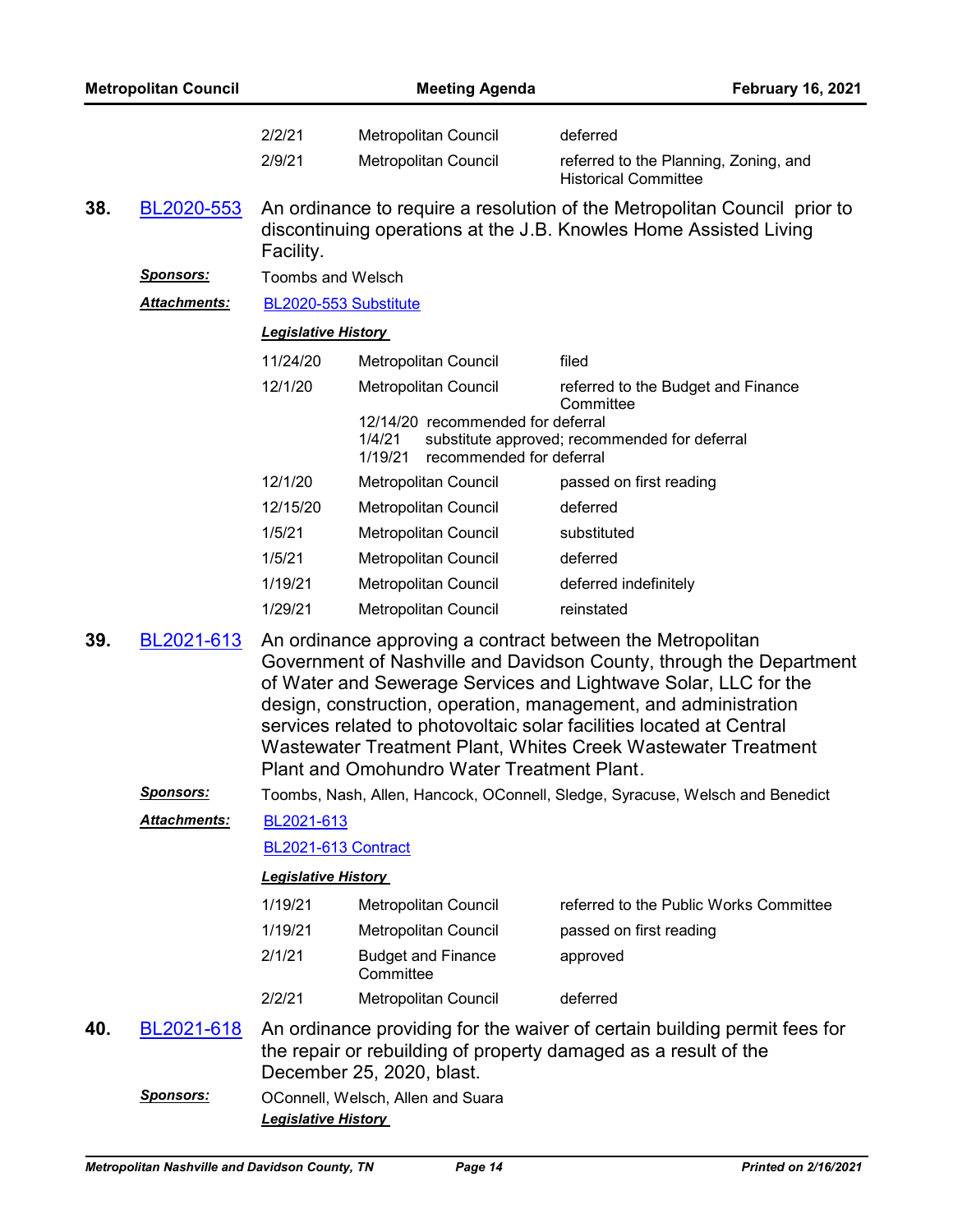|     | <b>Metropolitan Council</b> |                            | <b>Meeting Agenda</b>                                            | <b>February 16, 2021</b>                                                                                                                                                                                                                                                                |
|-----|-----------------------------|----------------------------|------------------------------------------------------------------|-----------------------------------------------------------------------------------------------------------------------------------------------------------------------------------------------------------------------------------------------------------------------------------------|
|     |                             | 1/26/21                    | Metropolitan Council                                             | filed                                                                                                                                                                                                                                                                                   |
|     |                             | 2/2/21                     | Metropolitan Council                                             | referred to the Budget and Finance<br>Committee                                                                                                                                                                                                                                         |
|     |                             | 2/2/21                     | Metropolitan Council                                             | referred to the Codes, Fair, and Farmers<br><b>Market Committee</b>                                                                                                                                                                                                                     |
|     |                             | 2/2/21                     | Metropolitan Council                                             | passed on first reading                                                                                                                                                                                                                                                                 |
| 41. | BL2021-622                  |                            |                                                                  | An ordinance to amend the Geographical Information Systems Map for<br>The Metropolitan Government of Nashville and Davidson County, by<br>changing the name of Carney Street from 4th Avenue South to Ensley<br>Boulevard to "Bianca Paige Way". (Proposal No. 2021M-002SR-001)         |
|     | <u>Sponsors:</u>            |                            | Sledge, Withers, VanReece, Bradford, Young, Benedict and Welsch  |                                                                                                                                                                                                                                                                                         |
|     | <u> Attachments:</u>        | <b>BL2021-622 Exhibit</b>  |                                                                  |                                                                                                                                                                                                                                                                                         |
|     |                             | <b>Legislative History</b> |                                                                  |                                                                                                                                                                                                                                                                                         |
|     |                             | 1/26/21                    | Metropolitan Council                                             | filed                                                                                                                                                                                                                                                                                   |
|     |                             | 1/26/21                    | Metropolitan Council                                             | referred to the Planning Commission                                                                                                                                                                                                                                                     |
|     |                             | 1/26/21                    | Metropolitan Council<br>calendared for Feb. 18, 2021 ECD meeting | referred to the Emergency Communications<br><b>District Board</b>                                                                                                                                                                                                                       |
|     |                             | 2/2/21                     | Metropolitan Council                                             | referred to the Planning, Zoning, and                                                                                                                                                                                                                                                   |
|     |                             |                            |                                                                  | <b>Historical Committee</b>                                                                                                                                                                                                                                                             |
|     |                             | 2/2/21                     | Metropolitan Council                                             | referred to the Public Works Committee                                                                                                                                                                                                                                                  |
|     |                             | 2/2/21                     | Metropolitan Council                                             | referred to the Traffic, Parking, and<br><b>Transportation Committee</b>                                                                                                                                                                                                                |
|     |                             | 2/2/21                     | Metropolitan Council                                             | passed on first reading                                                                                                                                                                                                                                                                 |
| 42. | BL2021-623                  |                            |                                                                  | An ordinance approving and authorizing the Director of Public Property<br>Administration, or his designee, to accept a donation of real property<br>consisting of 15.91 acres, a portion of Parcel ID 18700000100, for use<br>as a proposed school site (Proposal No. 2021M-001PR-001). |
|     | <u>Sponsors:</u>            |                            | Rutherford, Toombs and Murphy                                    |                                                                                                                                                                                                                                                                                         |
|     | Attachments:                | BL2021-623 Exhibit         |                                                                  |                                                                                                                                                                                                                                                                                         |
|     |                             | <b>Legislative History</b> |                                                                  |                                                                                                                                                                                                                                                                                         |
|     |                             | 12/22/20                   | <b>Planning Commission</b>                                       | approved                                                                                                                                                                                                                                                                                |
|     |                             | 2/2/21                     | Metropolitan Council                                             | referred to the Budget and Finance<br>Committee                                                                                                                                                                                                                                         |
|     |                             | 2/2/21                     | Metropolitan Council                                             | referred to the Education Committee                                                                                                                                                                                                                                                     |
|     |                             | 2/2/21                     | Metropolitan Council                                             | referred to the Planning, Zoning, and<br><b>Historical Committee</b>                                                                                                                                                                                                                    |
|     |                             | 2/2/21                     | Metropolitan Council                                             | passed on first reading                                                                                                                                                                                                                                                                 |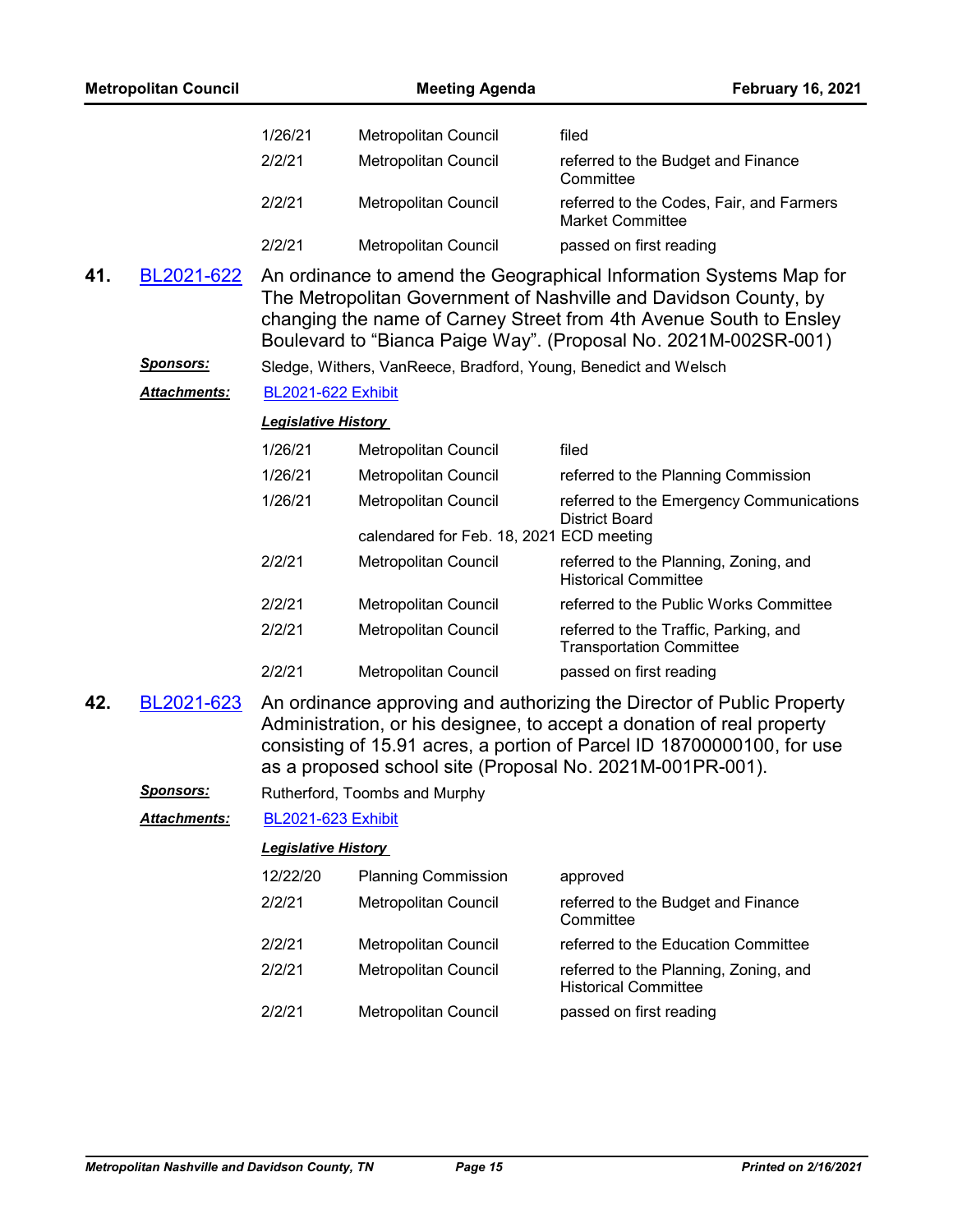| 43. | BL2021-624                                  | An ordinance accepting a greenway conservation easement, on certain<br>property located at 0 Asheford Trace (Parcel No. 16400026200) owned<br>by Green Trails, LLC (Proposal No. 2020M-027AG-001).                                                                                                                                                       |                                                                                                           |                                                                                                                                                                                                                    |  |  |
|-----|---------------------------------------------|----------------------------------------------------------------------------------------------------------------------------------------------------------------------------------------------------------------------------------------------------------------------------------------------------------------------------------------------------------|-----------------------------------------------------------------------------------------------------------|--------------------------------------------------------------------------------------------------------------------------------------------------------------------------------------------------------------------|--|--|
|     | <u>Sponsors:</u>                            | Styles, Toombs, Murphy, Nash, Allen and VanReece                                                                                                                                                                                                                                                                                                         |                                                                                                           |                                                                                                                                                                                                                    |  |  |
|     | Attachments:                                | BL2021-624                                                                                                                                                                                                                                                                                                                                               |                                                                                                           |                                                                                                                                                                                                                    |  |  |
|     |                                             | BL2021-624 attachments                                                                                                                                                                                                                                                                                                                                   |                                                                                                           |                                                                                                                                                                                                                    |  |  |
|     |                                             | <b>Legislative History</b>                                                                                                                                                                                                                                                                                                                               |                                                                                                           |                                                                                                                                                                                                                    |  |  |
|     |                                             | 12/21/20                                                                                                                                                                                                                                                                                                                                                 | <b>Planning Commission</b>                                                                                | approved                                                                                                                                                                                                           |  |  |
|     |                                             | 2/2/21                                                                                                                                                                                                                                                                                                                                                   | Metropolitan Council                                                                                      | referred to the Budget and Finance<br>Committee                                                                                                                                                                    |  |  |
|     |                                             | 2/2/21                                                                                                                                                                                                                                                                                                                                                   | Metropolitan Council                                                                                      | referred to the Planning, Zoning, and<br><b>Historical Committee</b>                                                                                                                                               |  |  |
|     |                                             | 2/2/21                                                                                                                                                                                                                                                                                                                                                   | Metropolitan Council                                                                                      | referred to the Public Works Committee                                                                                                                                                                             |  |  |
|     |                                             | 2/2/21                                                                                                                                                                                                                                                                                                                                                   | Metropolitan Council                                                                                      | referred to the Parks, Library, and Arts<br>Committee                                                                                                                                                              |  |  |
|     |                                             | 2/2/21                                                                                                                                                                                                                                                                                                                                                   | Metropolitan Council                                                                                      | passed on first reading                                                                                                                                                                                            |  |  |
| 44. | BL2021-625                                  | An ordinance to amend the Geographic Information Systems Street and<br>Alley Centerline Layer for the Metropolitan Government of Nashville and<br>Davidson County by abandoning a portion of Alley Number 2004<br>right-of-way and easement from Baptist World Center Drive<br>northeastward to Alley Number 2003. (Proposal Number<br>2020M-016AB-001). |                                                                                                           |                                                                                                                                                                                                                    |  |  |
|     | <u>Sponsors:</u>                            | Toombs, Murphy, Nash and OConnell                                                                                                                                                                                                                                                                                                                        |                                                                                                           |                                                                                                                                                                                                                    |  |  |
|     | Attachments:                                | BL2021-625                                                                                                                                                                                                                                                                                                                                               |                                                                                                           |                                                                                                                                                                                                                    |  |  |
|     |                                             | <b>Legislative History</b>                                                                                                                                                                                                                                                                                                                               |                                                                                                           |                                                                                                                                                                                                                    |  |  |
|     |                                             | 11/19/20                                                                                                                                                                                                                                                                                                                                                 | <b>Planning Commission</b>                                                                                | approved                                                                                                                                                                                                           |  |  |
|     |                                             | 12/14/20                                                                                                                                                                                                                                                                                                                                                 | <b>Traffic and Parking</b><br>Commission                                                                  | approved                                                                                                                                                                                                           |  |  |
|     |                                             | 2/2/21                                                                                                                                                                                                                                                                                                                                                   | Metropolitan Council                                                                                      | referred to the Planning, Zoning, and<br><b>Historical Committee</b>                                                                                                                                               |  |  |
|     |                                             | 2/2/21                                                                                                                                                                                                                                                                                                                                                   | Metropolitan Council                                                                                      | referred to the Public Works Committee                                                                                                                                                                             |  |  |
|     |                                             | 2/2/21                                                                                                                                                                                                                                                                                                                                                   | Metropolitan Council                                                                                      | referred to the Traffic, Parking, and<br><b>Transportation Committee</b>                                                                                                                                           |  |  |
|     |                                             | 2/2/21                                                                                                                                                                                                                                                                                                                                                   | Metropolitan Council                                                                                      | passed on first reading                                                                                                                                                                                            |  |  |
| 45. | BL2021-626<br><b><i><u>Cnoncore</u></i></b> | 2020M-017AB-001).                                                                                                                                                                                                                                                                                                                                        | and Alley Number 628 right-of-way. (Proposal Number<br>$\mathsf{A}$ Music Neal and $\mathsf{A}\mathsf{C}$ | An ordinance to amend the Geographic Information Systems Street and<br>Alley Centerline Layer for the Metropolitan Government of Nashville and<br>Davidson County by abandoning Alley Number 434, Alley Number 428 |  |  |

*Sponsors:* Cash, Murphy, Nash and OConnell

*Attachments:* [BL2021-626](http://nashville.legistar.com/gateway.aspx?M=F&ID=a4c5d3b8-d2d6-4b63-8f35-5b912ab8cd14.DOCX)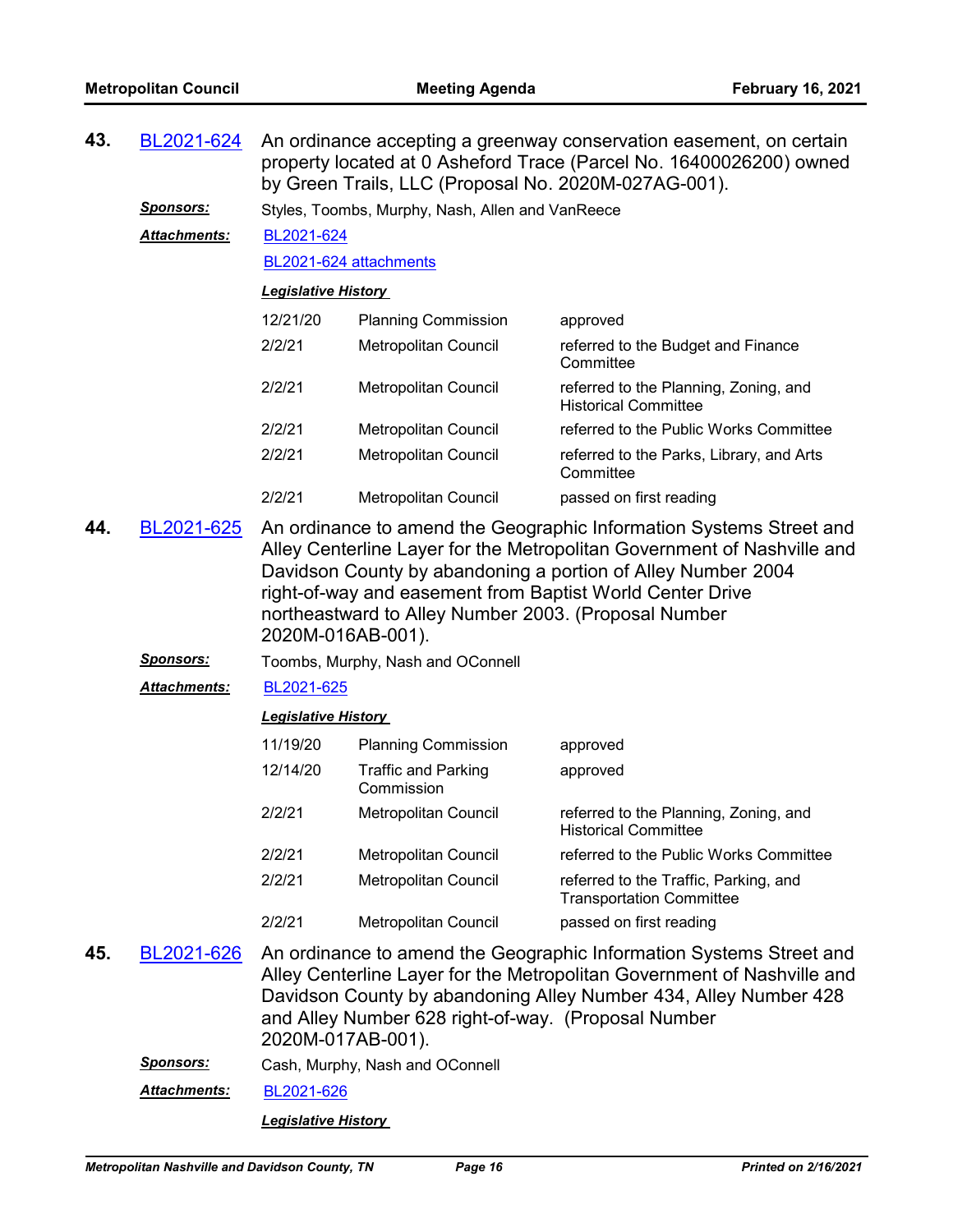| <b>Metropolitan Council</b> |                      |                            | <b>Meeting Agenda</b><br><b>February 16, 2021</b>                        |                                                                                                                                                                                                                                                                                                                                                          |
|-----------------------------|----------------------|----------------------------|--------------------------------------------------------------------------|----------------------------------------------------------------------------------------------------------------------------------------------------------------------------------------------------------------------------------------------------------------------------------------------------------------------------------------------------------|
|                             |                      | 11/13/20                   | <b>Planning Commission</b>                                               | approved                                                                                                                                                                                                                                                                                                                                                 |
|                             |                      | 12/14/20                   | <b>Traffic and Parking</b><br>Commission                                 | approved                                                                                                                                                                                                                                                                                                                                                 |
|                             |                      | 2/2/21                     | Metropolitan Council                                                     | referred to the Planning, Zoning, and<br><b>Historical Committee</b>                                                                                                                                                                                                                                                                                     |
|                             |                      | 2/2/21                     | Metropolitan Council                                                     | referred to the Public Works Committee                                                                                                                                                                                                                                                                                                                   |
|                             |                      | 2/2/21                     | Metropolitan Council                                                     | referred to the Traffic, Parking, and<br><b>Transportation Committee</b>                                                                                                                                                                                                                                                                                 |
|                             |                      | 2/2/21                     | Metropolitan Council                                                     | passed on first reading                                                                                                                                                                                                                                                                                                                                  |
| 46.                         | BL2021-627           |                            | 2020M-020AB-001).                                                        | An ordinance to amend the Geographic Information Systems Street and<br>Alley Centerline Layer for the Metropolitan Government of Nashville and<br>Davidson County by abandoning portions of Alley Number 177, Alley<br>Number 178 and Alley Number 202 right-of-way and easement from<br>between 4th Avenue North and 5th Avenue North. (Proposal Number |
|                             | <u>Sponsors:</u>     |                            | OConnell, Murphy and Nash                                                |                                                                                                                                                                                                                                                                                                                                                          |
|                             | <b>Attachments:</b>  | BL2021-627                 |                                                                          |                                                                                                                                                                                                                                                                                                                                                          |
|                             |                      | <b>Legislative History</b> |                                                                          |                                                                                                                                                                                                                                                                                                                                                          |
|                             |                      | 11/19/20                   | <b>Planning Commission</b>                                               | approved                                                                                                                                                                                                                                                                                                                                                 |
|                             |                      | 12/14/20                   | <b>Traffic and Parking</b><br>Commission                                 | approved                                                                                                                                                                                                                                                                                                                                                 |
|                             |                      | 2/2/21                     | Metropolitan Council                                                     | referred to the Planning, Zoning, and<br><b>Historical Committee</b>                                                                                                                                                                                                                                                                                     |
|                             |                      | 2/2/21                     | Metropolitan Council                                                     | referred to the Public Works Committee                                                                                                                                                                                                                                                                                                                   |
|                             |                      | 2/2/21                     | Metropolitan Council                                                     | referred to the Traffic, Parking, and<br><b>Transportation Committee</b>                                                                                                                                                                                                                                                                                 |
|                             |                      | 2/2/21                     | Metropolitan Council                                                     | passed on first reading                                                                                                                                                                                                                                                                                                                                  |
| 47                          | <u>BL2021-628</u>    |                            | Hillsboro Pike to White Oak Drive. (Proposal Number<br>2020M-018AB-001). | An ordinance to amend the Geographic Information Systems Street and<br>Alley Centerline Layer for the Metropolitan Government of Nashville and<br>Davidson County by abandoning White Oak Lane right-of-way from                                                                                                                                         |
|                             | <u>Sponsors:</u>     |                            | Pulley, Murphy, Nash and OConnell                                        |                                                                                                                                                                                                                                                                                                                                                          |
|                             | <u> Attachments:</u> | BL2021-628                 |                                                                          |                                                                                                                                                                                                                                                                                                                                                          |
|                             |                      | <b>Legislative History</b> |                                                                          |                                                                                                                                                                                                                                                                                                                                                          |
|                             |                      | 11/19/20                   | <b>Planning Commission</b>                                               | approved                                                                                                                                                                                                                                                                                                                                                 |
|                             |                      | 12/14/20                   | Traffic and Parking<br>Commission                                        | approved                                                                                                                                                                                                                                                                                                                                                 |
|                             |                      | 2/2/21                     | Metropolitan Council                                                     | referred to the Planning, Zoning, and<br><b>Historical Committee</b>                                                                                                                                                                                                                                                                                     |
|                             |                      | 2/2/21                     | Metropolitan Council                                                     | referred to the Public Works Committee                                                                                                                                                                                                                                                                                                                   |
|                             |                      | 2/2/21                     | Metropolitan Council                                                     | referred to the Traffic, Parking, and<br><b>Transportation Committee</b>                                                                                                                                                                                                                                                                                 |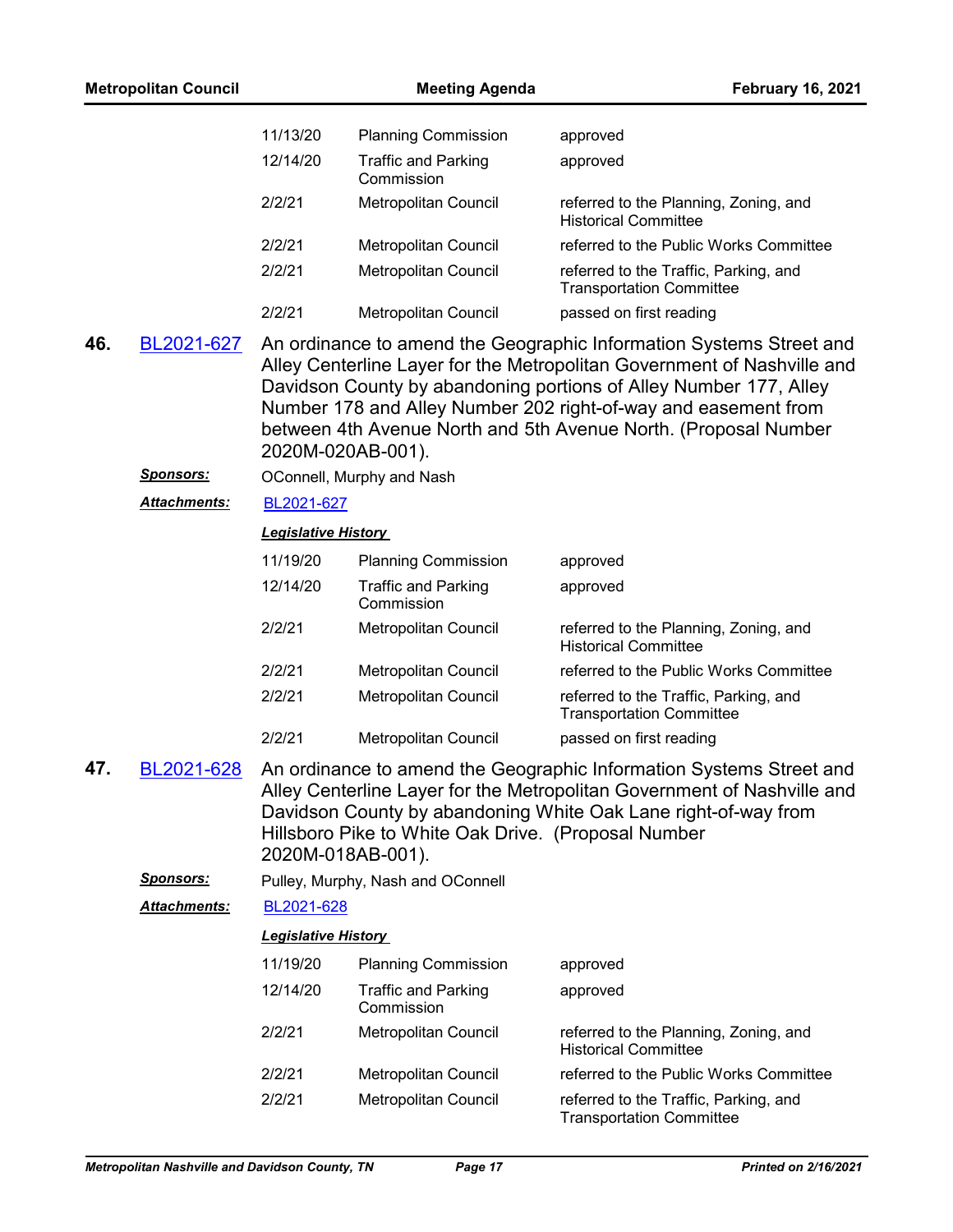| 2/2/21 | Metropolitan Council | passed on first reading |
|--------|----------------------|-------------------------|
|--------|----------------------|-------------------------|

- An ordinance authorizing The Metropolitan Government of Nashville and Davidson County to abandon existing sanitary sewer main, sanitary sewer manholes and easements, and to accept new public sanitary sewer mains, sanitary sewer manholes, a fire hydrant assembly and easements, for eleven properties located on Caldwell Avenue and Bernard Circle, also known as Belmont Caldwell Residence Hall (MWS Project No. 20-WL-83 and 20-SL-163 and Proposal No. 2021M-001ES-001). **48.** [BL2021-629](http://nashville.legistar.com/gateway.aspx?m=l&id=/matter.aspx?key=1857)
	- *Sponsors:* Cash, Murphy and Nash
	- [BL2021-629 sketch](http://nashville.legistar.com/gateway.aspx?M=F&ID=5d125281-2914-4bf5-afb2-c31a0ff8192b.PDF) *Attachments:*

[BL2021-629 parcel list](http://nashville.legistar.com/gateway.aspx?M=F&ID=bc8f910f-c25d-4cfb-922a-fc6e8b421a02.PDF)

#### *Legislative History*

| 1/26/21 | Metropolitan Council        | referred to the Planning Commission                                  |
|---------|-----------------------------|----------------------------------------------------------------------|
| 2/2/21  | Metropolitan Council        | referred to the Planning, Zoning, and<br><b>Historical Committee</b> |
| 2/2/21  | <b>Metropolitan Council</b> | referred to the Public Works Committee                               |
| 2/2/21  | <b>Metropolitan Council</b> | passed on first reading                                              |

- An ordinance authorizing The Metropolitan Government of Nashville and Davidson County to abandon existing sanitary sewer force main and easement, and to accept new sanitary water and sewer mains, sanitary sewer force main, fire hydrant assemblies, sanitary sewer manholes and easements, for 33 properties located on Lakevilla Drive, also known as 2540 Murfreesboro Pike Development (MWS Project Nos. 20-WL-136 and 20-SL-273 and Proposal No. 2021M-002ES-001). **49.** [BL2021-630](http://nashville.legistar.com/gateway.aspx?m=l&id=/matter.aspx?key=1859)
	- *Sponsors:* Murphy, Nash and Porterfield

#### [BL2021-630 sketch](http://nashville.legistar.com/gateway.aspx?M=F&ID=ae1747af-90b4-45d3-b171-587c4b91323b.PDF) *Attachments:*

#### [BL2021-630 parcel list](http://nashville.legistar.com/gateway.aspx?M=F&ID=0032f7b2-9d56-4cf1-a66e-87f5a414acd6.PDF)

| 1/8/21 | <b>Planning Commission</b>  | approved                                                             |
|--------|-----------------------------|----------------------------------------------------------------------|
| 2/2/21 | Metropolitan Council        | referred to the Planning, Zoning, and<br><b>Historical Committee</b> |
| 2/2/21 | <b>Metropolitan Council</b> | referred to the Public Works Committee                               |
| 2/2/21 | Metropolitan Council        | passed on first reading                                              |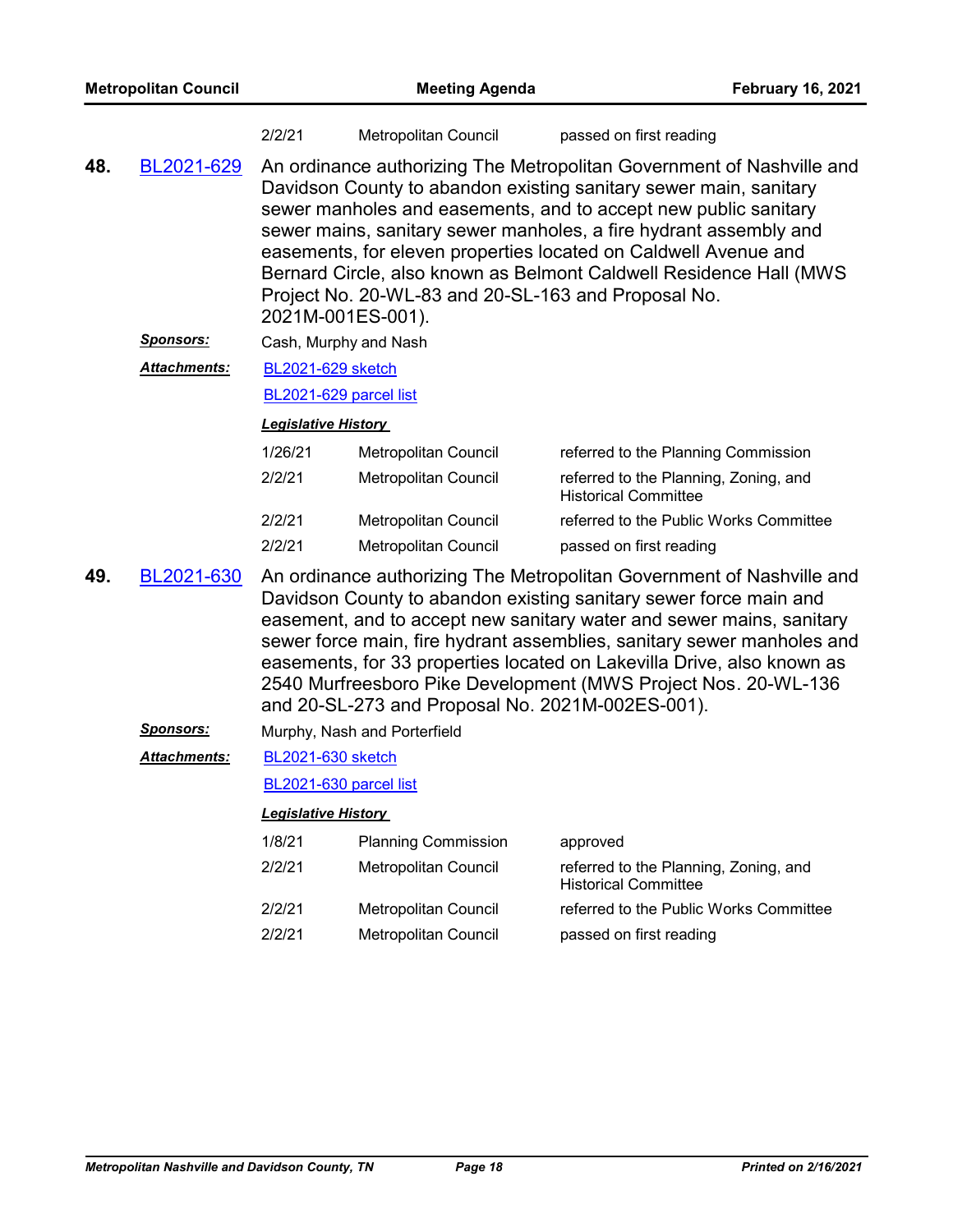| 50. | BL2021-631 | An ordinance authorizing The Metropolitan Government of Nashville and  |
|-----|------------|------------------------------------------------------------------------|
|     |            | Davidson County to abandon existing public fire hydrant assemblies and |
|     |            | easements, and to accept new water main, fire hydrant assemblies and   |
|     |            | easements, for four properties located on Murphy Court and Murphy      |
|     |            | Road, also known as Parke West (MWS Project No. 20-WL-51 and           |
|     |            | Proposal No. 2020M-109ES-001).                                         |

**Sponsors:** Taylor, Murphy and Nash

*Attachments:* [BL2021-631 Exhibit 1](http://nashville.legistar.com/gateway.aspx?M=F&ID=235916dd-aa8d-48cd-bc43-544f7bb14c6c.PDF)

# *Legislative History*

| 12/16/20 | <b>Planning Commission</b>  | approved                                                             |
|----------|-----------------------------|----------------------------------------------------------------------|
| 2/2/21   | Metropolitan Council        | referred to the Planning, Zoning, and<br><b>Historical Committee</b> |
| 2/2/21   | <b>Metropolitan Council</b> | referred to the Public Works Committee                               |
| 2/2/21   | <b>Metropolitan Council</b> | passed on first reading                                              |

An ordinance authorizing The Metropolitan Government of Nashville and Davidson County to accept a new public fire hydrant assembly, for property located at 2205 Hobson Pike (MWS Project No. 18-WL-22 and Proposal No. 2020M-111ES-001). **51.** [BL2021-632](http://nashville.legistar.com/gateway.aspx?m=l&id=/matter.aspx?key=1861)

*Sponsors:* Murphy, Nash and Lee

*Attachments:* [BL2021-632 Exhibit 1](http://nashville.legistar.com/gateway.aspx?M=F&ID=447be72d-74a1-4e8f-bd37-14e538de9bed.PDF)

| 12/21/20 | <b>Planning Commission</b>  | approved                                                             |
|----------|-----------------------------|----------------------------------------------------------------------|
| 2/2/21   | Metropolitan Council        | referred to the Planning, Zoning, and<br><b>Historical Committee</b> |
| 2/2/21   | <b>Metropolitan Council</b> | referred to the Public Works Committee                               |
| 2/2/21   | <b>Metropolitan Council</b> | passed on first reading                                              |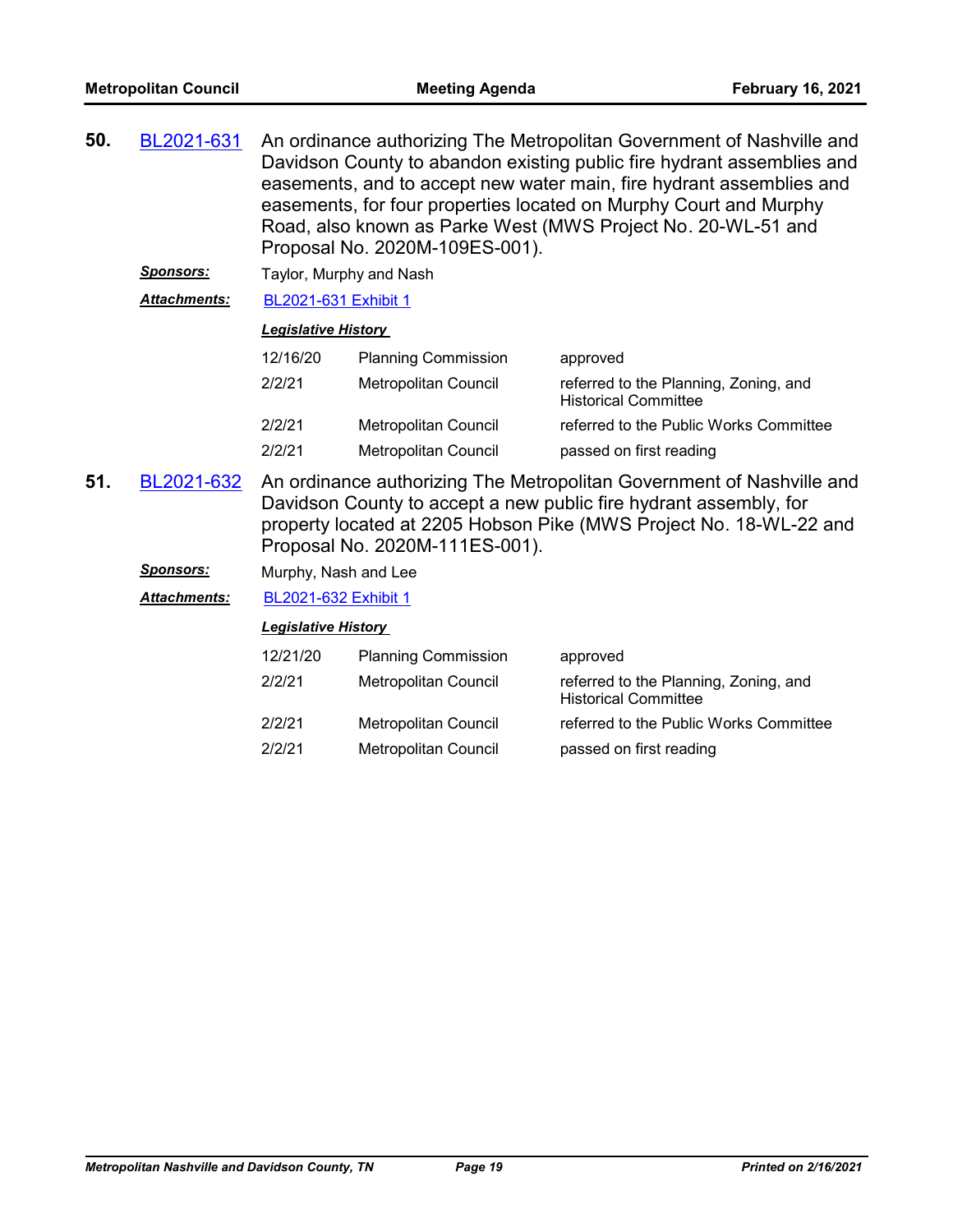# **K. Bills on Third Reading**

- An ordinance to amend Title 17 of the Metropolitan Code of Laws, the Zoning Ordinance of The Metropolitan Government of Nashville and Davidson County, by changing from SCR to SP zoning for a portion of property located at 4004 Hillsboro Pike, approximately 345 feet south of Richard Jones Road and within the Green Hills Urban Design Overlay District (0.13 acres), to permit animal boarding facility, dog kennel and all uses permitted in SCR zoning, all of which is described herein (Proposal No. 2020SP-031-001). **52.** [BL2020-529](http://nashville.legistar.com/gateway.aspx?m=l&id=/matter.aspx?key=1357) *Sponsors:* Pulley [BL2020-529](http://nashville.legistar.com/gateway.aspx?M=F&ID=da4332ae-bdcf-4f2f-91c3-56cbadee839d.pdf) [BL2020-529 Plans](http://nashville.legistar.com/gateway.aspx?M=F&ID=4b8c0f21-6bbb-4b4a-8b09-0f0b1ea13f48.pdf) *Attachments: Legislative History*  8/27/20 Planning Commission approved with conditions, disapproved without  $(4-2)$ 11/5/20 Metropolitan Council passed on first reading 11/6/20 Metropolitan Council advertised 12/1/20 Metropolitan Council public hearing set 12/1/20 Metropolitan Council passed on second reading 12/8/20 Metropolitan Council referred to the Planning, Zoning, and Historical Committee 12/14/20 recommended for deferral 1/19/21 recommended for deferral 2/1/21 recommended for deferral 12/15/20 Metropolitan Council deferred Deferred to January 19, 2021 1/19/21 Metropolitan Council deferred 2/2/21 Metropolitan Council deferred
- An ordinance to require a debt report from the Director of Finance each time a capital spending plan is filed containing specific information about the impact the capital spending plan will have on the Metropolitan Government's debt levels. **53.** [BL2020-534](http://nashville.legistar.com/gateway.aspx?m=l&id=/matter.aspx?key=1648)

| <b>Sponsors:</b><br>Druffel and Allen |                            |                                                             |                         |  |  |
|---------------------------------------|----------------------------|-------------------------------------------------------------|-------------------------|--|--|
| <b>Attachments:</b>                   | Substitute BL2020-534      |                                                             |                         |  |  |
|                                       | <b>Legislative History</b> |                                                             |                         |  |  |
|                                       | 11/17/20                   | Metropolitan Council                                        | passed on first reading |  |  |
|                                       | 12/1/20                    | Metropolitan Council<br>Deferred to January 5, 2021         | deferred                |  |  |
|                                       | 1/5/21                     | <b>Metropolitan Council</b><br>Deferred to February 2, 2021 | deferred                |  |  |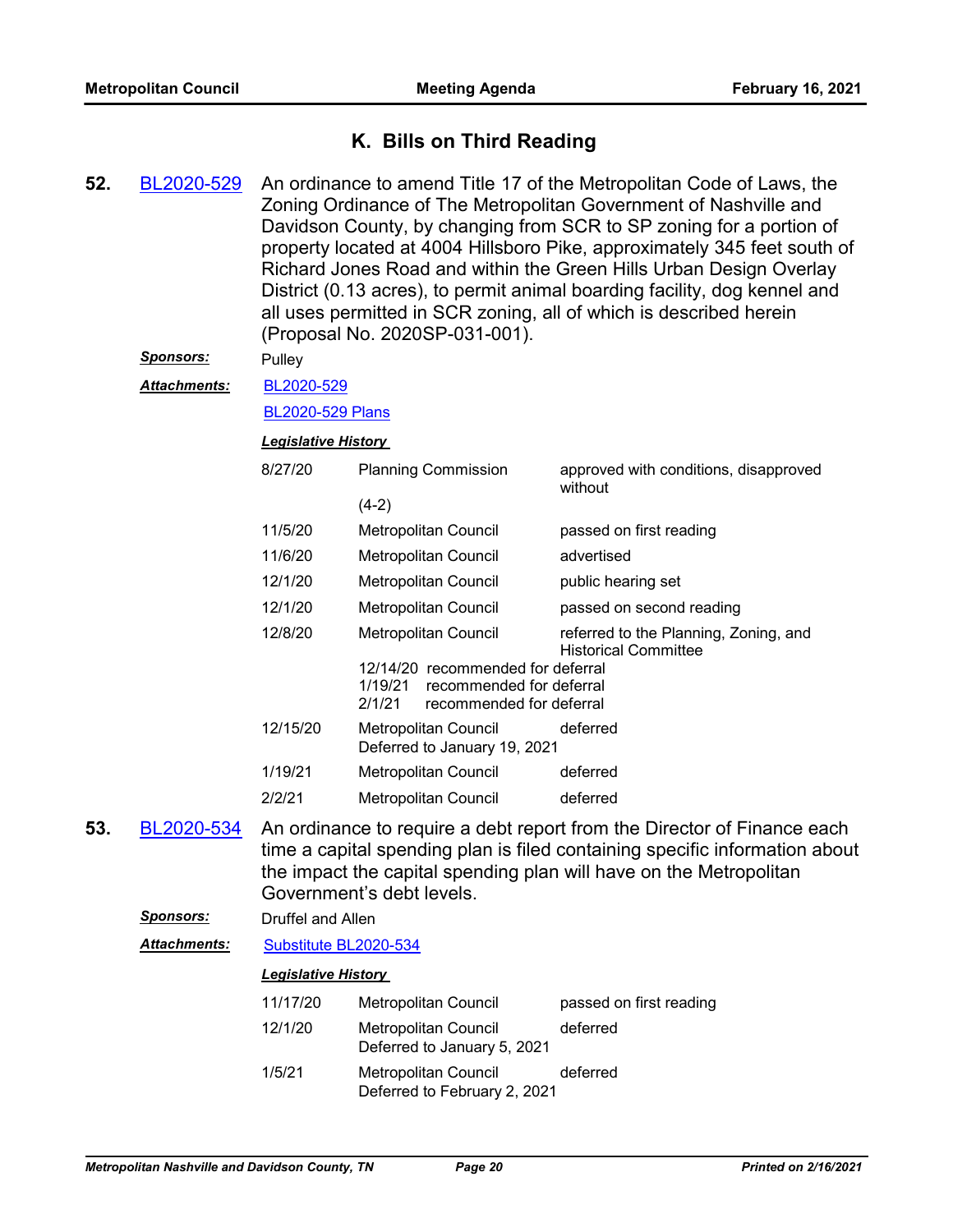|     |                     | 2/1/21                     | <b>Budget and Finance</b><br>Committee                                                                        | approved with a substitute                                                                                                                                                                                                                                                                                                                                        |
|-----|---------------------|----------------------------|---------------------------------------------------------------------------------------------------------------|-------------------------------------------------------------------------------------------------------------------------------------------------------------------------------------------------------------------------------------------------------------------------------------------------------------------------------------------------------------------|
|     |                     |                            | 11/30/20 recommended for deferral to January 5, 2021<br>1/4/21                                                | recommended for deferral to February 2, 2021                                                                                                                                                                                                                                                                                                                      |
|     |                     | 2/2/21                     | Metropolitan Council                                                                                          | substituted                                                                                                                                                                                                                                                                                                                                                       |
|     |                     | 2/2/21                     | Metropolitan Council                                                                                          | passed on second reading                                                                                                                                                                                                                                                                                                                                          |
| 54. | BL2020-556          | 2020M-006SR-001).          | Avenue North to "Community Court". (Proposal Number                                                           | An ordinance to amend the Geographic Information Systems Street and<br>Alley Centerline Layer for the Metropolitan Government of Nashville and<br>Davidson County, by renaming a portion of Clover Street off 44th                                                                                                                                                |
|     | <u>Sponsors:</u>    |                            | Taylor, Murphy, Nash, OConnell and Welsch                                                                     |                                                                                                                                                                                                                                                                                                                                                                   |
|     | Attachments:        | <b>BL2020-556 Exhibit</b>  |                                                                                                               |                                                                                                                                                                                                                                                                                                                                                                   |
|     |                     | <b>Legislative History</b> |                                                                                                               |                                                                                                                                                                                                                                                                                                                                                                   |
|     |                     | 11/13/20                   | <b>Planning Commission</b>                                                                                    | approved                                                                                                                                                                                                                                                                                                                                                          |
|     |                     | 12/1/20                    | Metropolitan Council                                                                                          | passed on first reading                                                                                                                                                                                                                                                                                                                                           |
|     |                     | 12/15/20                   | <b>Public Works Committee</b>                                                                                 | approved                                                                                                                                                                                                                                                                                                                                                          |
|     |                     | 12/15/20                   | Metropolitan Council<br>Deferred to February 2, 2021                                                          | deferred                                                                                                                                                                                                                                                                                                                                                          |
|     |                     | 1/21/21                    | Emergency<br><b>Communications District</b><br>Board                                                          | approved                                                                                                                                                                                                                                                                                                                                                          |
|     |                     | 2/1/21                     | Planning, Zoning, and<br><b>Historical Committee</b><br>12/14/20 recommended for deferral to February 2, 2021 | approved                                                                                                                                                                                                                                                                                                                                                          |
|     |                     | 2/2/21                     | Traffic, Parking, and<br><b>Transportation Committee</b><br>12/15/20 recommended for deferral                 | approved                                                                                                                                                                                                                                                                                                                                                          |
|     |                     | 2/2/21                     | Metropolitan Council                                                                                          | passed on second reading                                                                                                                                                                                                                                                                                                                                          |
| 55. | BL2020-569          |                            | described herein (Proposal No. 2020SP-037-001).                                                               | An ordinance to amend Title 17 of the Metropolitan Code of Laws, the<br>Zoning Ordinance of The Metropolitan Government of Nashville and<br>Davidson County, by changing from IR to SP zoning for property located<br>at 1414 3rd Avenue North, approximately 100 feet north of Taylor Street<br>(0.95 acres), to permit a mixed use development, all of which is |
|     | <b>Sponsors:</b>    | OConnell                   |                                                                                                               |                                                                                                                                                                                                                                                                                                                                                                   |
|     | <b>Attachments:</b> | <b>BL2020-569 plans</b>    |                                                                                                               |                                                                                                                                                                                                                                                                                                                                                                   |
|     |                     | <b>BL2020-569 sketch</b>   |                                                                                                               |                                                                                                                                                                                                                                                                                                                                                                   |
|     |                     | <b>Legislative History</b> |                                                                                                               |                                                                                                                                                                                                                                                                                                                                                                   |
|     |                     | 10/22/20                   | <b>Planning Commission</b>                                                                                    | approved with conditions, disapproved<br>without                                                                                                                                                                                                                                                                                                                  |
|     |                     |                            | $(7-0)$                                                                                                       |                                                                                                                                                                                                                                                                                                                                                                   |

11/24/20 Metropolitan Council filed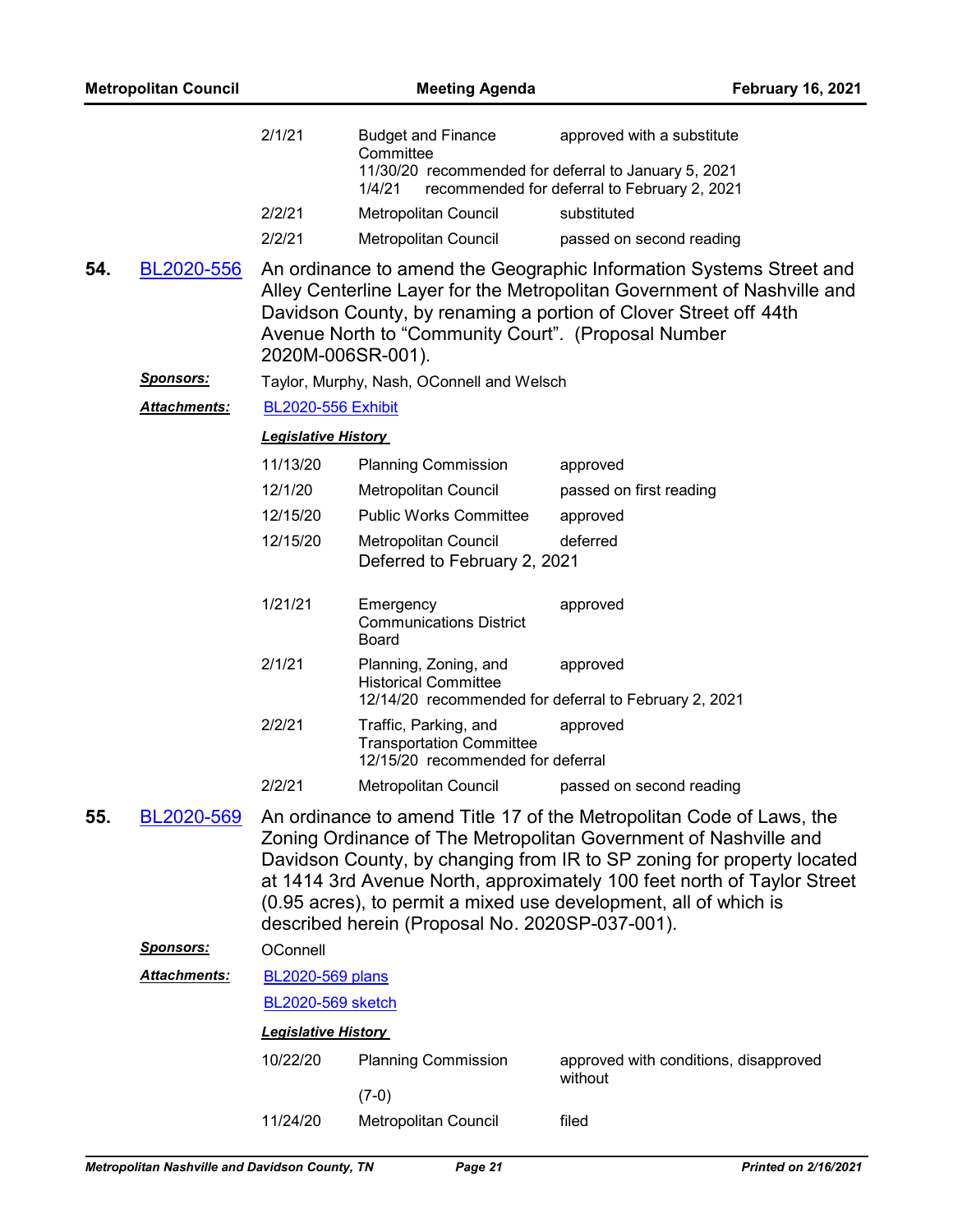| 12/1/20  | <b>Metropolitan Council</b>                          | passed on first reading  |
|----------|------------------------------------------------------|--------------------------|
| 12/11/20 | <b>Metropolitan Council</b>                          | advertised               |
| 1/5/21   | <b>Metropolitan Council</b>                          | public hearing set       |
| 1/5/21   | <b>Metropolitan Council</b>                          | passed on second reading |
| 1/19/21  | Planning, Zoning, and<br><b>Historical Committee</b> | approved                 |
| 1/19/21  | <b>Metropolitan Council</b>                          | deferred                 |
| 2/2/21   | Metropolitan Council                                 | deferred                 |

An ordinance to amend Title 17 of the Metropolitan Code of Laws, the Zoning Ordinance of The Metropolitan Government of Nashville and Davidson County, by changing from RS5 to R6-A zoning for property located at 340 Peachtree Street, approximately 350 feet west of Wickson Avenue (0.17 acres), all of which is described herein (Proposal No. 2020Z-129PR-001). **56.** [BL2020-573](http://nashville.legistar.com/gateway.aspx?m=l&id=/matter.aspx?key=1681)

#### *Sponsors:* Welsch

*Attachments:* [BL2020-573 sketch](http://nashville.legistar.com/gateway.aspx?M=F&ID=a0c84103-0d9b-47cc-831d-0eeceeecca0d.docx)

#### *Legislative History*

| 11/12/20 | <b>Planning Commission</b><br>(7-0)                                        | approved                 |
|----------|----------------------------------------------------------------------------|--------------------------|
| 11/24/20 | <b>Metropolitan Council</b>                                                | filed                    |
| 12/1/20  | <b>Metropolitan Council</b>                                                | passed on first reading  |
| 12/11/20 | <b>Metropolitan Council</b>                                                | advertised               |
| 1/5/21   | <b>Metropolitan Council</b>                                                | public hearing set       |
| 1/5/21   | <b>Metropolitan Council</b><br>Second reading deferred to February 2, 2021 | deferred                 |
| 2/1/21   | Planning, Zoning, and<br><b>Historical Committee</b>                       | approved                 |
| 2/2/21   | <b>Metropolitan Council</b>                                                | passed on second reading |

- An ordinance directing that certain actions be taken regarding the preservation of the licensed beds at the Bordeaux Long Term Care facility and appraisals of the Bordeaux Long Term Care and J.B. Knowles Home Assisted Living facilities, and requesting the creation of a long term plan for the J.B. Knowles Home facility. **57.** [BL2020-586](http://nashville.legistar.com/gateway.aspx?m=l&id=/matter.aspx?key=1746)
	- *Sponsors:* Toombs, Styles, Gamble, Suara, Hurt, Porterfield, Benedict, Parker, Taylor and Welsch

*Attachments:* [Substitute BL2020-586](http://nashville.legistar.com/gateway.aspx?M=F&ID=1c96be48-8bbb-496c-9647-46ad48a41794.docx)

| 12/8/20  | <b>Metropolitan Council</b> | filed                   |
|----------|-----------------------------|-------------------------|
| 12/15/20 | Metropolitan Council        | passed on first reading |
| 1/5/21   | Metropolitan Council        | amended                 |
| 1/5/21   | Metropolitan Council        | deferred                |
| 1/19/21  | Metropolitan Council        | deferred                |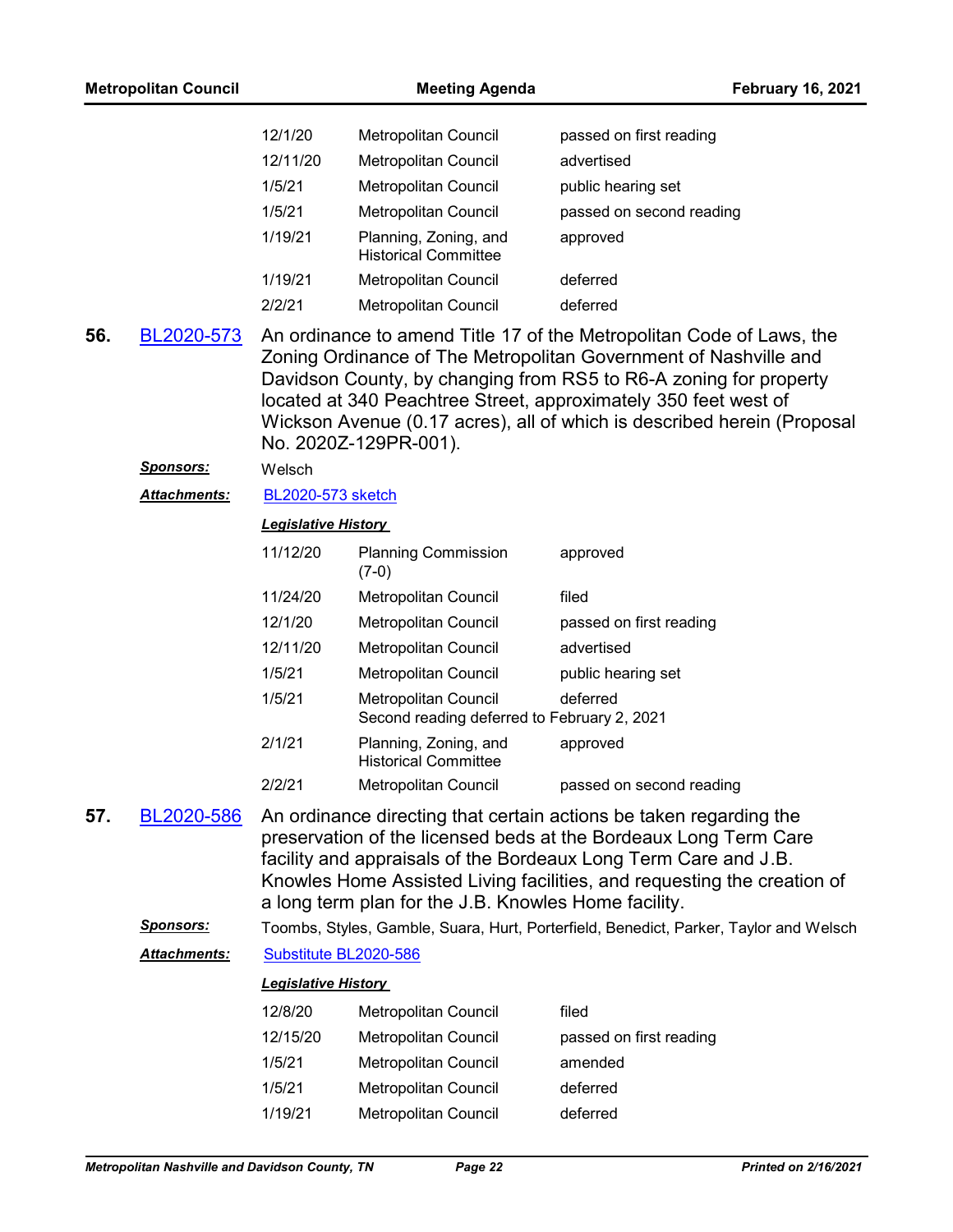| <b>Metropolitan Council</b> |                  | <b>Meeting Agenda</b>      |                                                                                      | <b>February 16, 2021</b>                                                                                                                                                                                                                                                                                                                                                                                                                    |
|-----------------------------|------------------|----------------------------|--------------------------------------------------------------------------------------|---------------------------------------------------------------------------------------------------------------------------------------------------------------------------------------------------------------------------------------------------------------------------------------------------------------------------------------------------------------------------------------------------------------------------------------------|
|                             |                  | 2/1/21                     | <b>Budget and Finance</b><br>Committee<br>1/4/21<br>1/19/21 recommended for deferral | approved with a substitute<br>amendment approved; recommended for deferral                                                                                                                                                                                                                                                                                                                                                                  |
|                             |                  | 2/2/21                     | Health, Hospitals, and<br><b>Social Services Committee</b>                           | approved with a substitute<br>1/5/2021 amendment approved; recommended for deferral                                                                                                                                                                                                                                                                                                                                                         |
|                             |                  | 2/2/21                     | Metropolitan Council                                                                 | substituted                                                                                                                                                                                                                                                                                                                                                                                                                                 |
|                             |                  | 2/2/21                     | <b>Metropolitan Council</b>                                                          | passed on second reading                                                                                                                                                                                                                                                                                                                                                                                                                    |
| 58.                         | BL2020-592       |                            | (Proposal No. 2011SP-005-003).                                                       | An ordinance to amend Title 17 of the Metropolitan Code of Laws, the<br>Zoning Ordinance of The Metropolitan Government of Nashville and<br>Davidson County, by changing a Specific Plan for properties located at<br>4124, 4140, 4144 and 4156 Central Pike and at 6002 S. New Hope<br>Road, approximately 250 feet east of Tulip Grove Road (25.93 acres), to<br>modify the permitted land uses, all of which is described herein         |
|                             | <u>Sponsors:</u> | Evans                      |                                                                                      |                                                                                                                                                                                                                                                                                                                                                                                                                                             |
|                             | Attachments:     | BL2020-592                 |                                                                                      |                                                                                                                                                                                                                                                                                                                                                                                                                                             |
|                             |                  | <b>BL2020-592 plans</b>    |                                                                                      |                                                                                                                                                                                                                                                                                                                                                                                                                                             |
|                             |                  | <b>Legislative History</b> |                                                                                      |                                                                                                                                                                                                                                                                                                                                                                                                                                             |
|                             |                  | 10/8/20                    | <b>Planning Commission</b>                                                           | approved with conditions, disapproved<br>without                                                                                                                                                                                                                                                                                                                                                                                            |
|                             |                  |                            | $(8-0-1)$                                                                            |                                                                                                                                                                                                                                                                                                                                                                                                                                             |
|                             |                  | 12/8/20                    | Metropolitan Council                                                                 | filed                                                                                                                                                                                                                                                                                                                                                                                                                                       |
|                             |                  | 12/15/20                   | Metropolitan Council                                                                 | passed on first reading                                                                                                                                                                                                                                                                                                                                                                                                                     |
|                             |                  | 1/8/21                     | Metropolitan Council                                                                 | advertised                                                                                                                                                                                                                                                                                                                                                                                                                                  |
|                             |                  | 2/2/21                     | Metropolitan Council                                                                 | public hearing set                                                                                                                                                                                                                                                                                                                                                                                                                          |
|                             |                  | 2/2/21                     | Metropolitan Council                                                                 | passed on second reading                                                                                                                                                                                                                                                                                                                                                                                                                    |
|                             |                  | 2/9/21                     | <b>Metropolitan Council</b>                                                          | referred to the Planning, Zoning, and<br><b>Historical Committee</b>                                                                                                                                                                                                                                                                                                                                                                        |
| 59.                         | BL2021-601       |                            |                                                                                      | An ordinance to amend Title 17 of the Metropolitan Code of Laws, the<br>Zoning Ordinance of The Metropolitan Government of Nashville and<br>Davidson County, by changing from IWD to SP zoning for property<br>located at 101 Factory Street, at the southeast corner of Factory Street<br>and Geyser Street (5.89 acres), to permit 204 residential multi-family<br>units, all of which is described herein (Proposal No. 2020SP-048-001). |
|                             | <u>Sponsors:</u> | Sledge                     |                                                                                      |                                                                                                                                                                                                                                                                                                                                                                                                                                             |
|                             | Attachments:     | <b>BL2021-601 plans</b>    |                                                                                      |                                                                                                                                                                                                                                                                                                                                                                                                                                             |
|                             |                  | <b>BL2021-601 sketch</b>   |                                                                                      |                                                                                                                                                                                                                                                                                                                                                                                                                                             |
|                             |                  | <b>Legislative History</b> |                                                                                      |                                                                                                                                                                                                                                                                                                                                                                                                                                             |
|                             |                  | 12/10/20                   | <b>Planning Commission</b>                                                           | approved with conditions, disapproved<br>without                                                                                                                                                                                                                                                                                                                                                                                            |
|                             |                  |                            | $(9-0)$                                                                              |                                                                                                                                                                                                                                                                                                                                                                                                                                             |
|                             |                  | 12/29/20                   | Metropolitan Council                                                                 | filed                                                                                                                                                                                                                                                                                                                                                                                                                                       |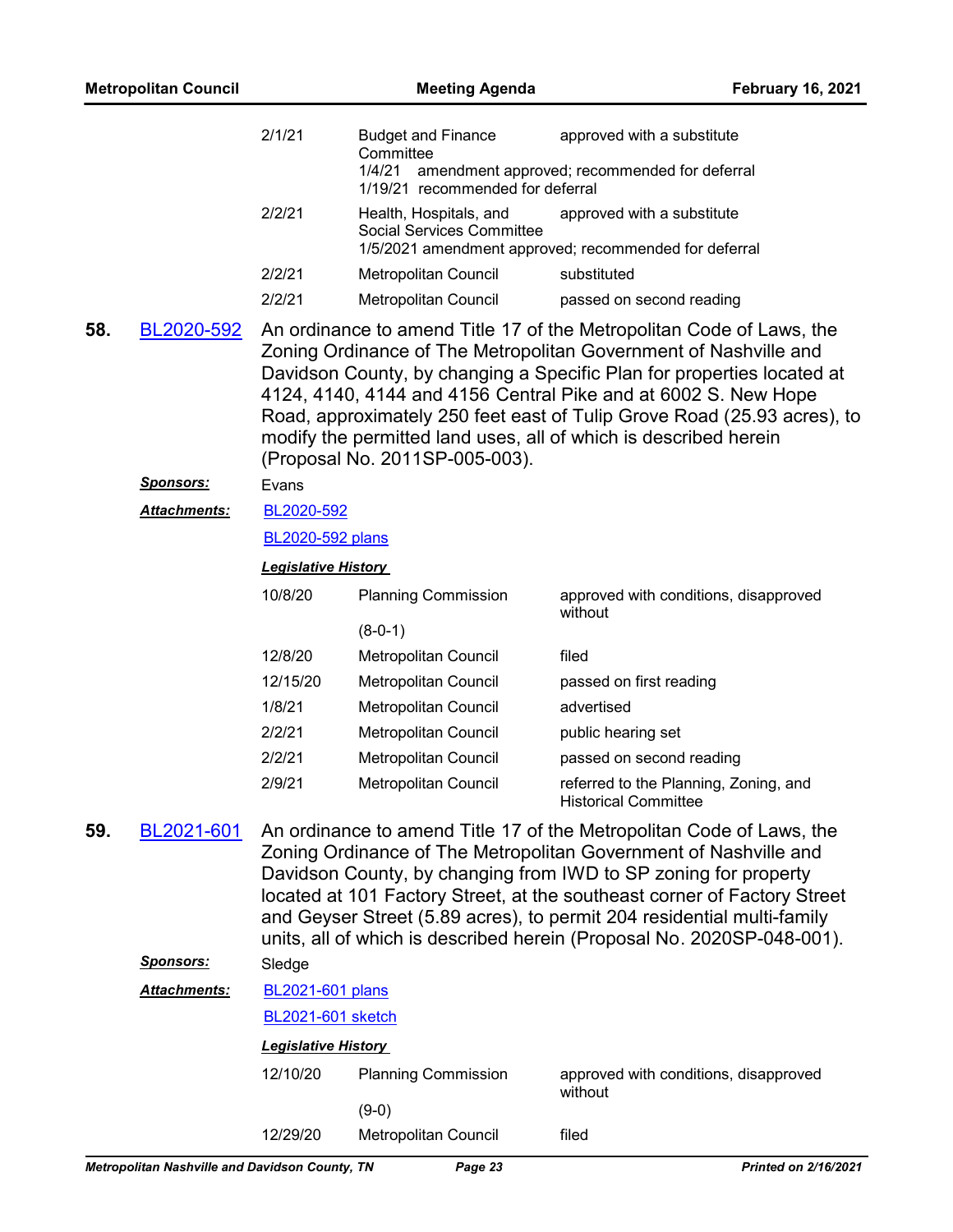| 1/5/21 | <b>Metropolitan Council</b> | passed on first reading                                              |
|--------|-----------------------------|----------------------------------------------------------------------|
| 1/8/21 | <b>Metropolitan Council</b> | advertised                                                           |
| 2/2/21 | <b>Metropolitan Council</b> | public hearing set                                                   |
| 2/2/21 | <b>Metropolitan Council</b> | passed on second reading                                             |
| 2/9/21 | <b>Metropolitan Council</b> | referred to the Planning, Zoning, and<br><b>Historical Committee</b> |

- An ordinance to amend Title 17 of the Metropolitan Code of Laws, the Zoning Ordinance of The Metropolitan Government of Nashville and Davidson County, by changing from RS10 to R10 zoning for property located at 1819 River Drive, approximately 430 feet northeast of Doak Avenue (0.39 acres), all of which is described herein (Proposal No. 2020Z-103PR-001). **60.** [BL2021-602](http://nashville.legistar.com/gateway.aspx?m=l&id=/matter.aspx?key=1792)
	- *Sponsors:* Toombs
	- *Attachments:* [BL2021-602 sketch](http://nashville.legistar.com/gateway.aspx?M=F&ID=511a5a70-eb21-486f-ac62-2bc1986d1c58.docx)

#### *Legislative History*

| 9/24/20  | <b>Planning Commission</b><br>(7-0) | approved                                                             |
|----------|-------------------------------------|----------------------------------------------------------------------|
| 12/29/20 | <b>Metropolitan Council</b>         | filed                                                                |
| 1/5/21   | <b>Metropolitan Council</b>         | passed on first reading                                              |
| 1/8/21   | Metropolitan Council                | advertised                                                           |
| 2/2/21   | <b>Metropolitan Council</b>         | public hearing set                                                   |
| 2/2/21   | <b>Metropolitan Council</b>         | passed on second reading                                             |
| 2/9/21   | <b>Metropolitan Council</b>         | referred to the Planning, Zoning, and<br><b>Historical Committee</b> |

An ordinance to amend Title 17 of the Metropolitan Code of Laws, the Zoning Ordinance of The Metropolitan Government of Nashville and Davidson County, by changing from SCR to SP zoning for property located at 3808 Cleghorn Avenue, approximately 215 feet south of Crestmoor Road, (0.99 acres), to permit assisted care living and 115 multi-family units, with associated amenity and leasing space, all of which is described herein (Proposal No. 2020SP-054-001). **61.** [BL2021-603](http://nashville.legistar.com/gateway.aspx?m=l&id=/matter.aspx?key=1760)

#### *Sponsors:* Pulley

[BL2021-603 plans](http://nashville.legistar.com/gateway.aspx?M=F&ID=587649b0-8429-497e-9aca-e7a0ec0626ec.pdf) *Attachments:*

#### [BL2021-603 sketch](http://nashville.legistar.com/gateway.aspx?M=F&ID=1202d5ec-3a3c-4b6e-814b-1a8551942f82.docx)

| 12/10/20 | <b>Planning Commission</b>  | approved with conditions, disapproved<br>without |
|----------|-----------------------------|--------------------------------------------------|
|          | $(8-0-1)$                   |                                                  |
| 12/29/20 | Metropolitan Council        | filed                                            |
| 1/5/21   | <b>Metropolitan Council</b> | passed on first reading                          |
| 1/8/21   | Metropolitan Council        | advertised                                       |
| 2/2/21   | <b>Metropolitan Council</b> | public hearing set                               |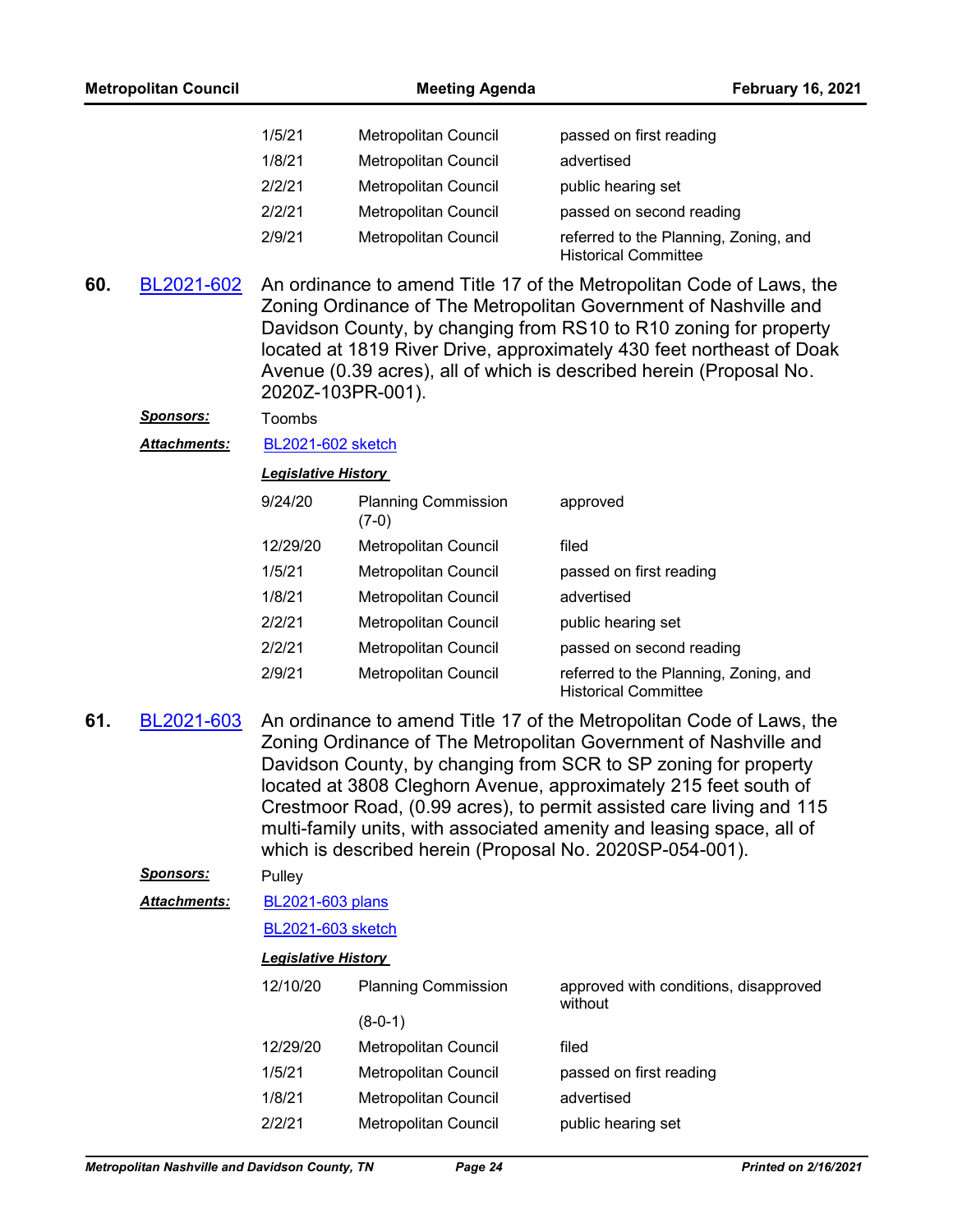|     | <b>Metropolitan Council</b> |                            | <b>Meeting Agenda</b>                 | <b>February 16, 2021</b>                                                                                                                                                                                                                                                                                                                                                                                                 |
|-----|-----------------------------|----------------------------|---------------------------------------|--------------------------------------------------------------------------------------------------------------------------------------------------------------------------------------------------------------------------------------------------------------------------------------------------------------------------------------------------------------------------------------------------------------------------|
|     |                             | 2/2/21                     | Metropolitan Council                  | passed on second reading                                                                                                                                                                                                                                                                                                                                                                                                 |
|     |                             | 2/9/21                     | <b>Metropolitan Council</b>           | referred to the Planning, Zoning, and<br><b>Historical Committee</b>                                                                                                                                                                                                                                                                                                                                                     |
| 62. | BL2021-604                  |                            |                                       | An ordinance to amend Title 17 of the Metropolitan Code of Laws, the<br>Zoning Ordinance of The Metropolitan Government of Nashville and<br>Davidson County, by changing from IR to MUG-A-NS zoning for<br>properties located at 900 and 914 E Trinity Lane, at the southeast<br>intersection of Ellington Parkway and E Trinity Lane, (5.88 acres), all of<br>which is described herein (Proposal No. 2020Z-134PR-001). |
|     | <u>Sponsors:</u>            | Parker                     |                                       |                                                                                                                                                                                                                                                                                                                                                                                                                          |
|     | <b>Attachments:</b>         | <b>BL2021-604 sketch</b>   |                                       |                                                                                                                                                                                                                                                                                                                                                                                                                          |
|     |                             | <b>Legislative History</b> |                                       |                                                                                                                                                                                                                                                                                                                                                                                                                          |
|     |                             | 12/10/20                   | <b>Planning Commission</b><br>$(9-0)$ | approved                                                                                                                                                                                                                                                                                                                                                                                                                 |
|     |                             | 12/29/20                   | Metropolitan Council                  | filed                                                                                                                                                                                                                                                                                                                                                                                                                    |
|     |                             | 1/5/21                     | Metropolitan Council                  | passed on first reading                                                                                                                                                                                                                                                                                                                                                                                                  |
|     |                             | 1/8/21                     | Metropolitan Council                  | advertised                                                                                                                                                                                                                                                                                                                                                                                                               |
|     |                             | 2/2/21                     | Metropolitan Council                  | public hearing set                                                                                                                                                                                                                                                                                                                                                                                                       |
|     |                             | 2/2/21                     | Metropolitan Council                  | passed on second reading                                                                                                                                                                                                                                                                                                                                                                                                 |
|     |                             | 2/9/21                     | Metropolitan Council                  | referred to the Planning, Zoning, and<br><b>Historical Committee</b>                                                                                                                                                                                                                                                                                                                                                     |
| 63. | BL2021-605                  |                            | 2020Z-136PR-001).                     | An ordinance to amend Title 17 of the Metropolitan Code of Laws, the<br>Zoning Ordinance of The Metropolitan Government of Nashville and<br>Davidson County, by changing from RS5 to R6-A zoning for property<br>located at 2201 Fox Avenue, at the corner of Glenrose Avenue and Fox<br>Avenue (0.25 acres), all of which is described herein (Proposal No.                                                             |
|     | <b>Sponsors:</b>            | Sledge                     |                                       |                                                                                                                                                                                                                                                                                                                                                                                                                          |
|     | Attachments:                | <b>BL2021-605 sketch</b>   |                                       |                                                                                                                                                                                                                                                                                                                                                                                                                          |
|     |                             | <b>Legislative History</b> |                                       |                                                                                                                                                                                                                                                                                                                                                                                                                          |
|     |                             | 12/10/20                   | <b>Planning Commission</b><br>$(9-0)$ | approved                                                                                                                                                                                                                                                                                                                                                                                                                 |
|     |                             | 12/29/20                   | <b>Metropolitan Council</b>           | filed                                                                                                                                                                                                                                                                                                                                                                                                                    |
|     |                             | 1/5/21                     | Metropolitan Council                  | passed on first reading                                                                                                                                                                                                                                                                                                                                                                                                  |
|     |                             | 1/8/21                     | Metropolitan Council                  | advertised                                                                                                                                                                                                                                                                                                                                                                                                               |
|     |                             | 2/2/21                     | Metropolitan Council                  | public hearing set                                                                                                                                                                                                                                                                                                                                                                                                       |
|     |                             | 2/2/21                     | Metropolitan Council                  | passed on second reading                                                                                                                                                                                                                                                                                                                                                                                                 |
|     |                             | $\sim$ 10 $\sim$ 10 $\sim$ |                                       |                                                                                                                                                                                                                                                                                                                                                                                                                          |

2/9/21 Metropolitan Council referred to the Planning, Zoning, and Historical Committee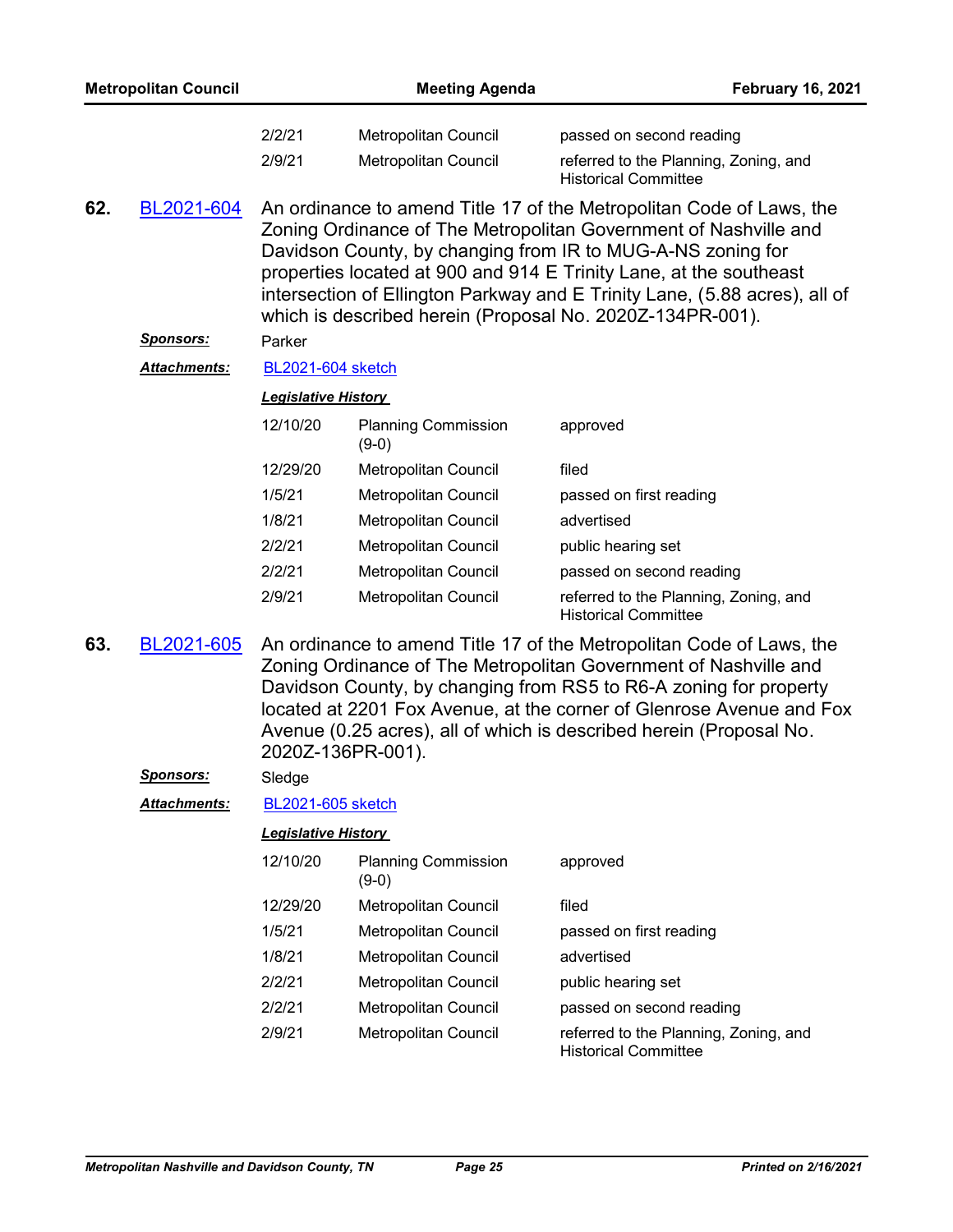| 64. | BL2021-606          | An ordinance to amend Title 17 of the Metropolitan Code of Laws, the<br>Zoning Ordinance of The Metropolitan Government of Nashville and<br>Davidson County, by changing from RS5 to RM20-A-NS zoning for<br>property located at 18 Willis Street, approximately 315 feet north of<br>Baptist World Center Drive (0.13 acres), all of which is described herein<br>(Proposal No. 2020Z-140PR-001). |                                       |                                                                      |
|-----|---------------------|----------------------------------------------------------------------------------------------------------------------------------------------------------------------------------------------------------------------------------------------------------------------------------------------------------------------------------------------------------------------------------------------------|---------------------------------------|----------------------------------------------------------------------|
|     | <u>Sponsors:</u>    | Toombs                                                                                                                                                                                                                                                                                                                                                                                             |                                       |                                                                      |
|     | <b>Attachments:</b> | <b>BL2021-606 sketch</b>                                                                                                                                                                                                                                                                                                                                                                           |                                       |                                                                      |
|     |                     | <b>Legislative History</b>                                                                                                                                                                                                                                                                                                                                                                         |                                       |                                                                      |
|     |                     | 12/10/20                                                                                                                                                                                                                                                                                                                                                                                           | <b>Planning Commission</b><br>$(9-0)$ | approved                                                             |
|     |                     | 12/29/20                                                                                                                                                                                                                                                                                                                                                                                           | <b>Metropolitan Council</b>           | filed                                                                |
|     |                     | 1/5/21                                                                                                                                                                                                                                                                                                                                                                                             | <b>Metropolitan Council</b>           | passed on first reading                                              |
|     |                     | 1/8/21                                                                                                                                                                                                                                                                                                                                                                                             | Metropolitan Council                  | advertised                                                           |
|     |                     | 2/2/21                                                                                                                                                                                                                                                                                                                                                                                             | <b>Metropolitan Council</b>           | public hearing set                                                   |
|     |                     | 2/2/21                                                                                                                                                                                                                                                                                                                                                                                             | Metropolitan Council                  | passed on second reading                                             |
|     |                     | 2/9/21                                                                                                                                                                                                                                                                                                                                                                                             | <b>Metropolitan Council</b>           | referred to the Planning, Zoning, and<br><b>Historical Committee</b> |

- An ordinance to amend Title 17 of the Metropolitan Code of Laws, the Zoning Ordinance of The Metropolitan Government of Nashville and Davidson County, by applying a Historic Landmark Overlay District for properties located at 209 and 211 7th Ave N, approximately 120 feet southeast of Union Street (0.52 acres), all of which is described herein (Proposal No. 2021HL-001-001). **65.** [BL2021-608](http://nashville.legistar.com/gateway.aspx?m=l&id=/matter.aspx?key=1767)
	- *Sponsors:* Allen and OConnell
	- *Attachments:* [BL2021-608 sketch](http://nashville.legistar.com/gateway.aspx?M=F&ID=54bd14c2-94ed-486d-bca7-05983b759ff1.docx)

| 12/29/20 | Metropolitan Council                | filed                                                                |
|----------|-------------------------------------|----------------------------------------------------------------------|
| 1/5/21   | Metropolitan Council                | passed on first reading                                              |
| 1/8/21   | Metropolitan Council                | advertised                                                           |
| 1/21/21  | <b>Planning Commission</b><br>(8-0) | approved                                                             |
| 2/2/21   | <b>Metropolitan Council</b>         | public hearing set                                                   |
| 2/2/21   | <b>Metropolitan Council</b>         | passed on second reading                                             |
| 2/9/21   | <b>Metropolitan Council</b>         | referred to the Planning, Zoning, and<br><b>Historical Committee</b> |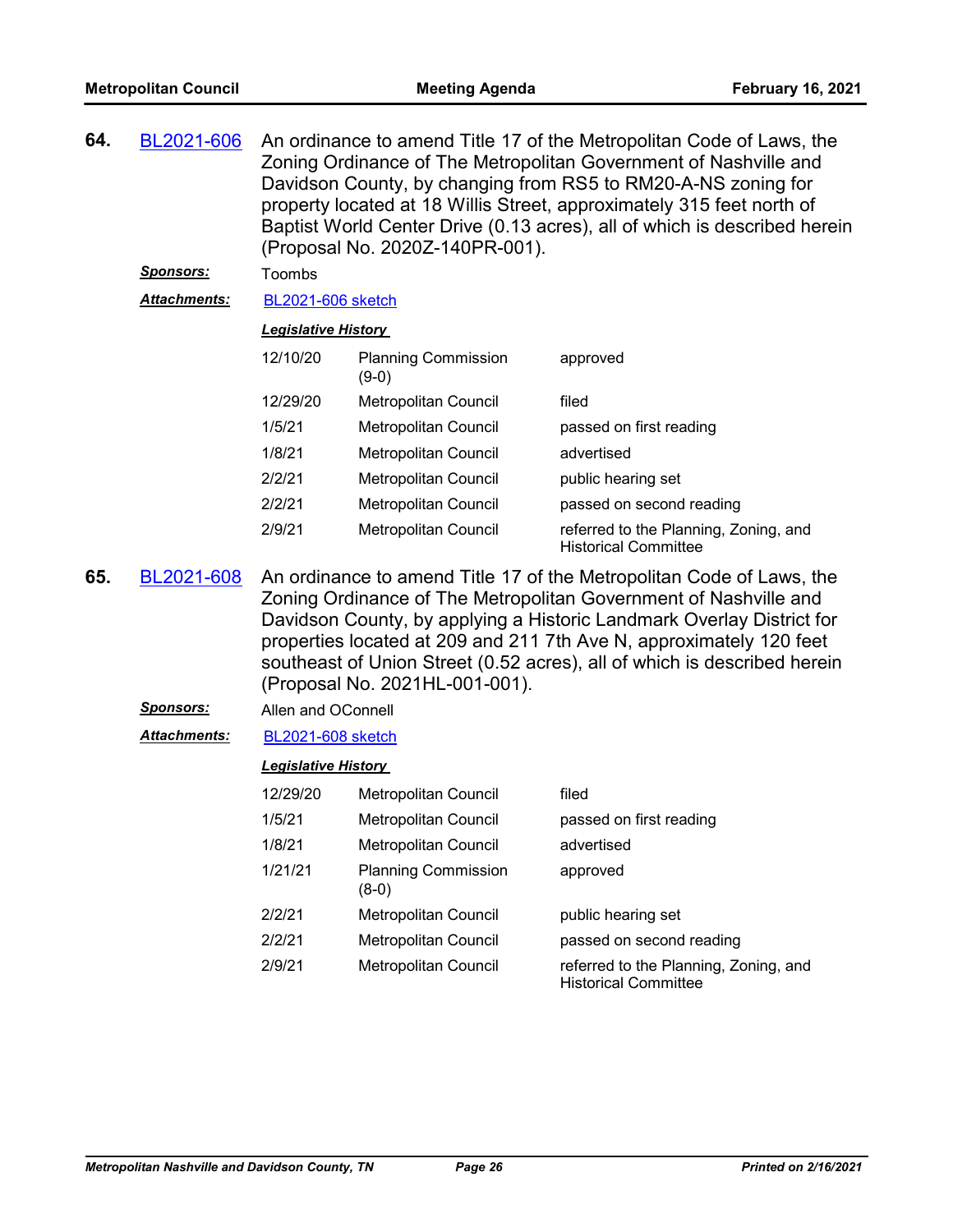| 66. | BL2021-609            | An ordinance to amend Title 17 of the Metropolitan Code of Laws, the<br>Zoning Ordinance of The Metropolitan Government of Nashville and<br>Davidson County, by changing from RM20 to DTC zoning, and the Hope<br>Gardens DTC subdistrict, for properties located at 1025 and 1029 11th<br>Ave N, at the corner of Meharry Blvd and 11th Ave N (0.42 acres); and |
|-----|-----------------------|------------------------------------------------------------------------------------------------------------------------------------------------------------------------------------------------------------------------------------------------------------------------------------------------------------------------------------------------------------------|
|     |                       | to update associated maps within Chapter 17.37 of the Zoning Code, to<br>reflect the proposed DC and Hope Gardens subdistrict boundaries, all of<br>which is described herein (Proposal No. 2021Z-004PR-001).                                                                                                                                                    |
|     | Snonsors <sup>.</sup> | $U_{\text{tot}}$ , $M_{\text{olcoh}}$ and $\Omega_{\text{onmol}}$                                                                                                                                                                                                                                                                                                |

*Sponsors:* Hurt, Welsch and OConnell

[BL2021-609 Exhibit A](http://nashville.legistar.com/gateway.aspx?M=F&ID=b0ef0b52-981a-4586-b56c-d0c0b0780e0a.pdf) *Attachments:*

[BL2021-609 sketch](http://nashville.legistar.com/gateway.aspx?M=F&ID=1ba92109-fd53-4c05-86d1-1141b7c656c9.docx)

#### *Legislative History*

| 12/29/20 | Metropolitan Council                    | filed                                                                |
|----------|-----------------------------------------|----------------------------------------------------------------------|
| 1/5/21   | Metropolitan Council                    | passed on first reading                                              |
| 1/8/21   | Metropolitan Council                    | advertised                                                           |
| 1/21/21  | <b>Planning Commission</b><br>$(7-0-1)$ | approved                                                             |
| 2/2/21   | Metropolitan Council                    | public hearing set                                                   |
| 2/2/21   | Metropolitan Council                    | passed on second reading                                             |
| 2/9/21   | Metropolitan Council                    | referred to the Planning, Zoning, and<br><b>Historical Committee</b> |

An ordinance to amend Title 17 of the Metropolitan Code of Laws, the Zoning Ordinance of The Metropolitan Government of Nashville and Davidson County, by changing from R8 to IWD zoning for property located at 309 Haynie Avenue, approximately 195 feet east of Brick Church Pike (0.18 acres), all of which is described herein (Proposal No. 2020Z-142PR-001). **67.** [BL2021-611](http://nashville.legistar.com/gateway.aspx?m=l&id=/matter.aspx?key=1766)

*Sponsors:* Toombs

*Attachments:* [BL2021-611 sketch](http://nashville.legistar.com/gateway.aspx?M=F&ID=37874302-9f78-4158-9899-89193a9b1506.docx)

| 12/10/20 | <b>Planning Commission</b><br>(9-0) | approved                                                             |
|----------|-------------------------------------|----------------------------------------------------------------------|
| 12/29/20 | Metropolitan Council                | filed                                                                |
| 1/5/21   | Metropolitan Council                | passed on first reading                                              |
| 1/8/21   | <b>Metropolitan Council</b>         | advertised                                                           |
| 2/2/21   | Metropolitan Council                | public hearing set                                                   |
| 2/2/21   | Metropolitan Council                | passed on second reading                                             |
| 2/9/21   | Metropolitan Council                | referred to the Planning, Zoning, and<br><b>Historical Committee</b> |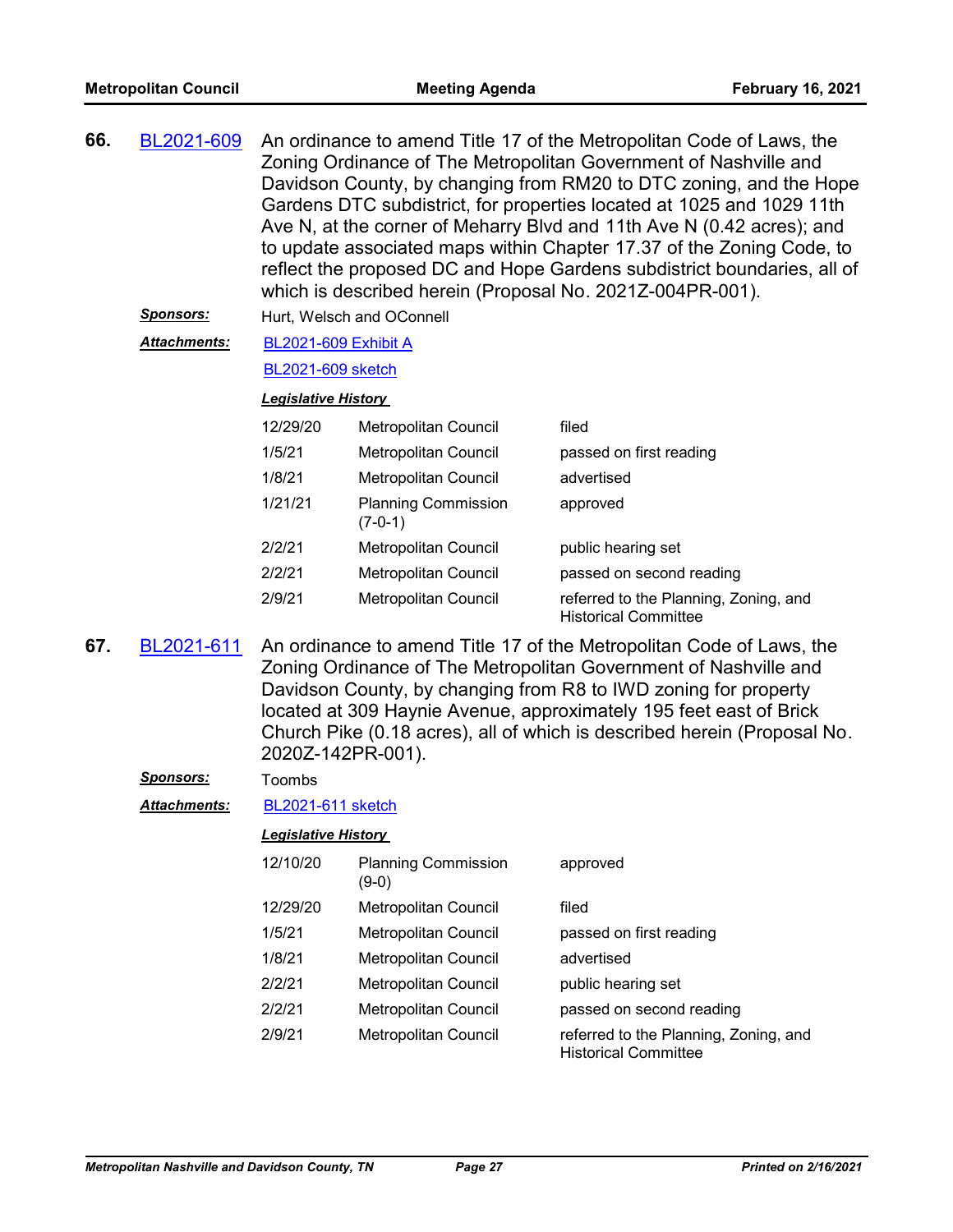| 68. | BL2021-612<br><u>Sponsors:</u> | An ordinance establishing a Special Commission to review and<br>investigate the circumstances and responses pertaining to the suicide<br>bombing in Nashville on December 25, 2020, and to make any<br>recommendations regarding public safety improvements.<br>Mendes, Gamble, OConnell, Bradford, Welsch, Styles, Suara, Benedict and Evans                                                                                                                            |                                                      |                          |  |  |
|-----|--------------------------------|--------------------------------------------------------------------------------------------------------------------------------------------------------------------------------------------------------------------------------------------------------------------------------------------------------------------------------------------------------------------------------------------------------------------------------------------------------------------------|------------------------------------------------------|--------------------------|--|--|
|     | <b>Attachments:</b>            | BL2021-612                                                                                                                                                                                                                                                                                                                                                                                                                                                               |                                                      |                          |  |  |
|     |                                | <b>Legislative History</b>                                                                                                                                                                                                                                                                                                                                                                                                                                               |                                                      | filed                    |  |  |
|     |                                | 1/12/21<br>1/19/21                                                                                                                                                                                                                                                                                                                                                                                                                                                       | <b>Metropolitan Council</b><br>Metropolitan Council  |                          |  |  |
|     |                                | 2/2/21                                                                                                                                                                                                                                                                                                                                                                                                                                                                   | Public Safety, Beer, and                             | passed on first reading  |  |  |
|     |                                |                                                                                                                                                                                                                                                                                                                                                                                                                                                                          | <b>Regulated Beverages</b><br>Committee              | approved                 |  |  |
|     |                                | 2/2/21                                                                                                                                                                                                                                                                                                                                                                                                                                                                   | <b>Metropolitan Council</b>                          | passed on second reading |  |  |
| 69. | BL2021-614                     | An ordinance authorizing The Metropolitan Government of Nashville and<br>Davidson County to negotiate and accept permanent and temporary<br>easements for the River Drive Stormwater Improvement Project for four<br>properties located on River Drive, (MWS Project No. 21-SWC-171 and<br>Proposal No. 2020M-107ES-001).                                                                                                                                                |                                                      |                          |  |  |
|     | <u>Sponsors:</u>               |                                                                                                                                                                                                                                                                                                                                                                                                                                                                          | Toombs, Murphy and Nash                              |                          |  |  |
|     | Attachments:                   |                                                                                                                                                                                                                                                                                                                                                                                                                                                                          | BL2021-614 with attachments                          |                          |  |  |
|     |                                | BL2021-614 Exhibit 1                                                                                                                                                                                                                                                                                                                                                                                                                                                     |                                                      |                          |  |  |
|     |                                | <b>Legislative History</b>                                                                                                                                                                                                                                                                                                                                                                                                                                               |                                                      |                          |  |  |
|     |                                | 12/15/20                                                                                                                                                                                                                                                                                                                                                                                                                                                                 | <b>Planning Commission</b>                           | approved                 |  |  |
|     |                                | 1/19/21                                                                                                                                                                                                                                                                                                                                                                                                                                                                  | Metropolitan Council                                 | passed on first reading  |  |  |
|     |                                | 2/1/21                                                                                                                                                                                                                                                                                                                                                                                                                                                                   | Planning, Zoning, and<br><b>Historical Committee</b> | approved                 |  |  |
|     |                                | 2/2/21                                                                                                                                                                                                                                                                                                                                                                                                                                                                   | <b>Public Works Committee</b>                        | approved                 |  |  |
|     |                                | 2/2/21                                                                                                                                                                                                                                                                                                                                                                                                                                                                   | Metropolitan Council                                 | passed on second reading |  |  |
| 70. | BL2021-615                     | An ordinance authorizing The Metropolitan Government of Nashville and<br>Davidson County to accept new sanitary sewer main, sanitary sewer<br>manholes and easements for three properties located at 7150 and 7154<br>Nolensville Road and Nolensville Road (unnumbered) in Williamson<br>County (MWS Project No. 20-SL-69 and Proposal No.<br>2020M-108ES-001).<br>Murphy and Nash<br>BL2021-615 with attachments<br>BL2021-615 Exhibit 1<br><b>Legislative History</b> |                                                      |                          |  |  |
|     | <u>Sponsors:</u>               |                                                                                                                                                                                                                                                                                                                                                                                                                                                                          |                                                      |                          |  |  |
|     | <b>Attachments:</b>            |                                                                                                                                                                                                                                                                                                                                                                                                                                                                          |                                                      |                          |  |  |
|     |                                |                                                                                                                                                                                                                                                                                                                                                                                                                                                                          |                                                      |                          |  |  |
|     |                                |                                                                                                                                                                                                                                                                                                                                                                                                                                                                          |                                                      |                          |  |  |
|     |                                | 12/15/20                                                                                                                                                                                                                                                                                                                                                                                                                                                                 | <b>Planning Commission</b>                           | approved                 |  |  |
|     |                                | 1/19/21                                                                                                                                                                                                                                                                                                                                                                                                                                                                  | <b>Metropolitan Council</b>                          | passed on first reading  |  |  |
|     |                                | 2/1/21                                                                                                                                                                                                                                                                                                                                                                                                                                                                   | Planning, Zoning, and                                | approved                 |  |  |

Historical Committee